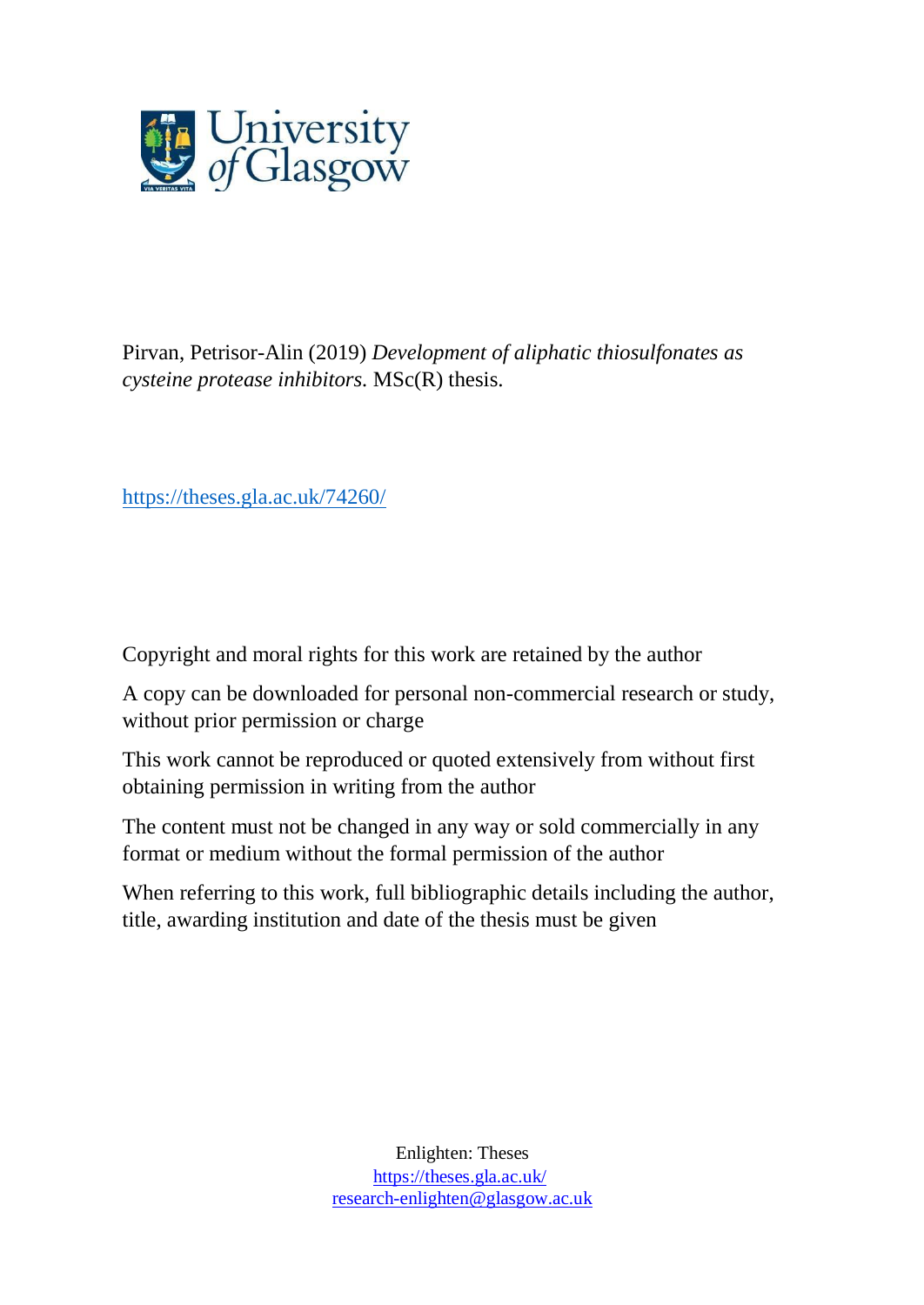

# Development of aliphatic thiosulfonates as cysteine protease inhibitors

Petrisor-Alin Pirvan *Supervisors: 1st – Robert Liskamp, 2nd – Joëlle Prunet*

*Submitted in fulfilment of the requirements for the Degree of MSc by Research*

School of Chemistry College of Science and Engineering University of Glasgow June 2019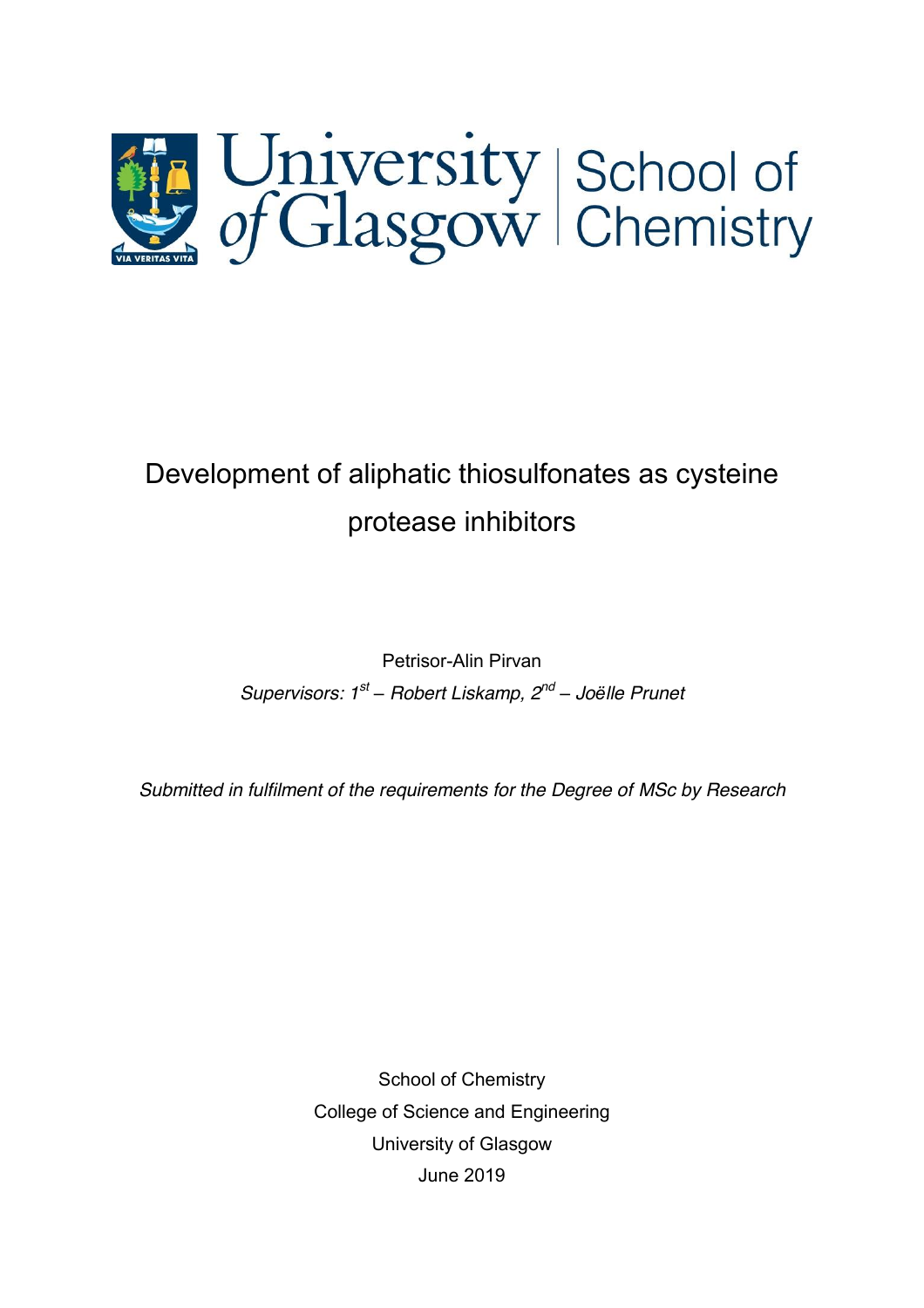#### **Abstract:**

Cysteine proteases are implicated in a wide range of biological processes, which makes them an important factor in the pathogenesis of many diseases. Dysregulation of protease activity can lead to various diseases such as cancer, osteoporosis, neurological disorders and cardiovascular diseases. Furthermore, cysteine proteases have been proved to play a critical role in the life cycle of parasitic infections, an issue that grows every year due to increasing human migration. Therefore, cysteine proteases show great potential as targets for medicinal chemists.

The following work aims to address this area of research through the synthesis of non-natural amino acid derived thiosulfonate warheads.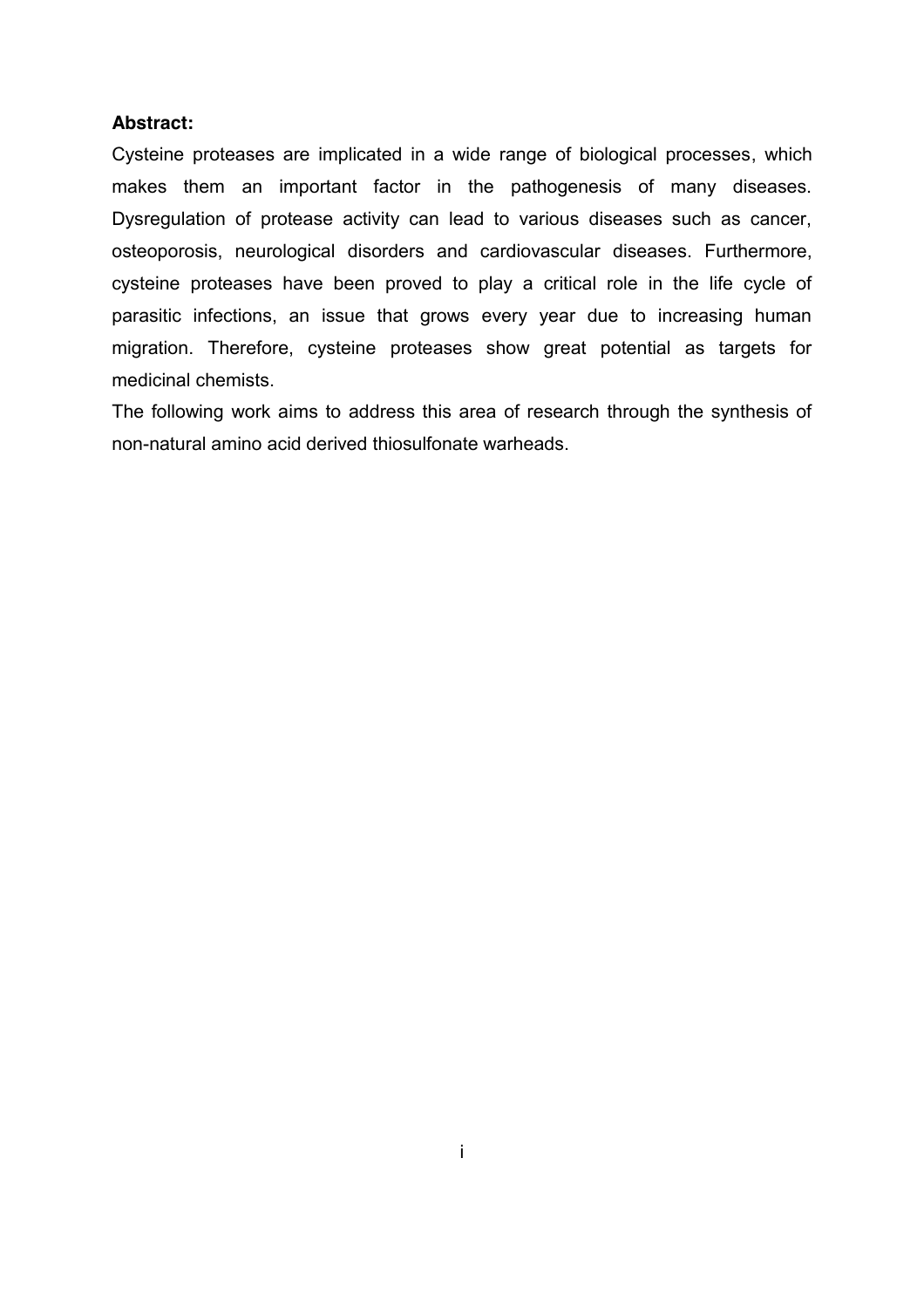### **Table of Contents:**

## References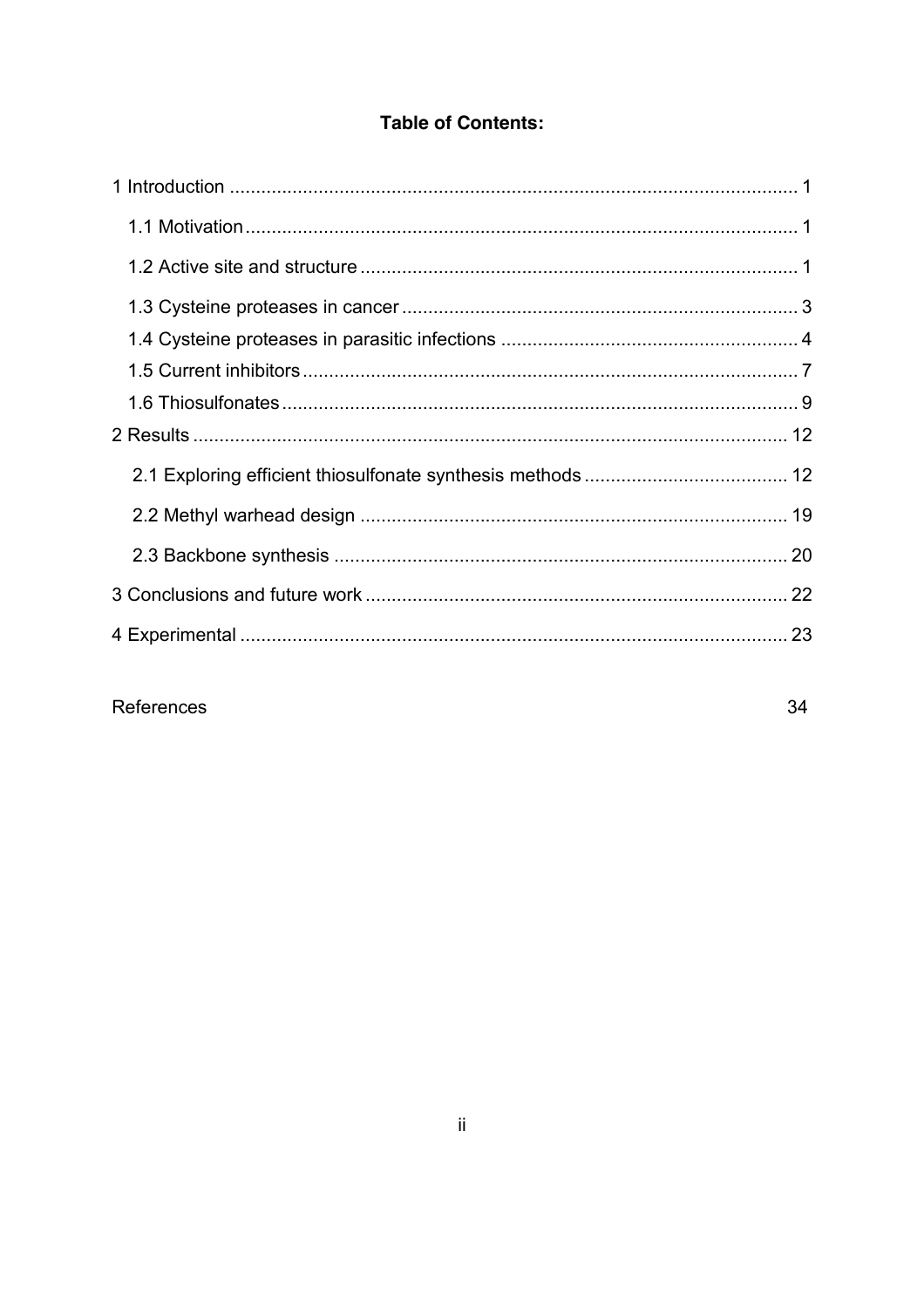## **List of Figures:**

| Representation of enzyme-substrate complex and the seven binding sites3 |  |
|-------------------------------------------------------------------------|--|
|                                                                         |  |
|                                                                         |  |
|                                                                         |  |
|                                                                         |  |
|                                                                         |  |
|                                                                         |  |

### **List of schemes:**

| Optimising thioacetate to thiol conversion to avoid undesired disulphide formation. 13 |  |
|----------------------------------------------------------------------------------------|--|
|                                                                                        |  |
|                                                                                        |  |
|                                                                                        |  |
|                                                                                        |  |
|                                                                                        |  |
|                                                                                        |  |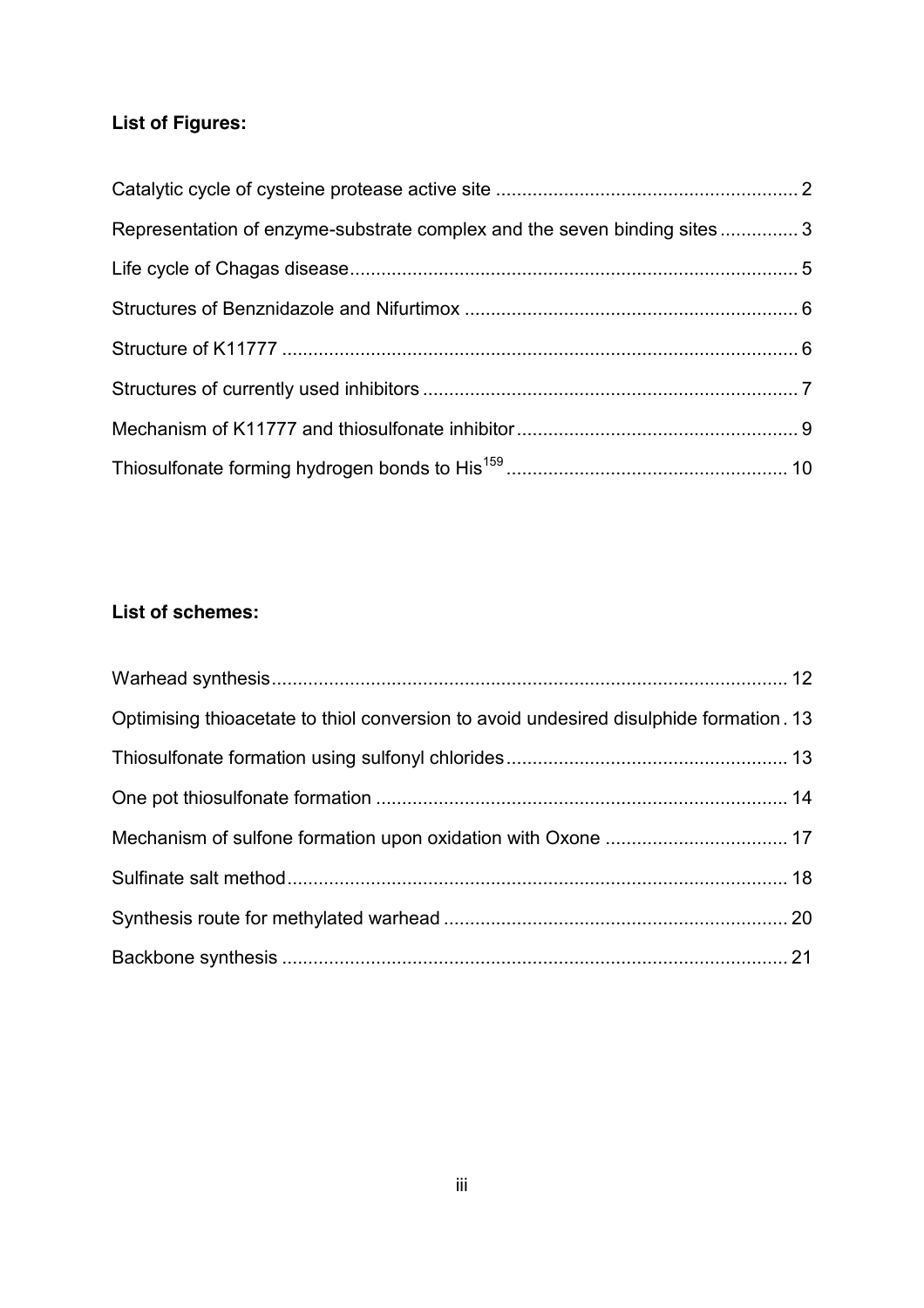#### **List of abbreviations:**

Boc: N-tert-butoxycarbonyl CDC: Centre for disease control DCM: Dichloromethane DiPEA: N,N-diisopropylethylamine DMF: N,N-Dimethylformamide DMSO: Dimethyl sulfoxide MeCN: Acetonitrile MMTS: Methyl Methanethiosulfonate TBDMS: tert-Butyldimethylsilyl Ether TFA: Trifluoroacetic acid THF: Tetrahydrofuran WHO: World Health Organisation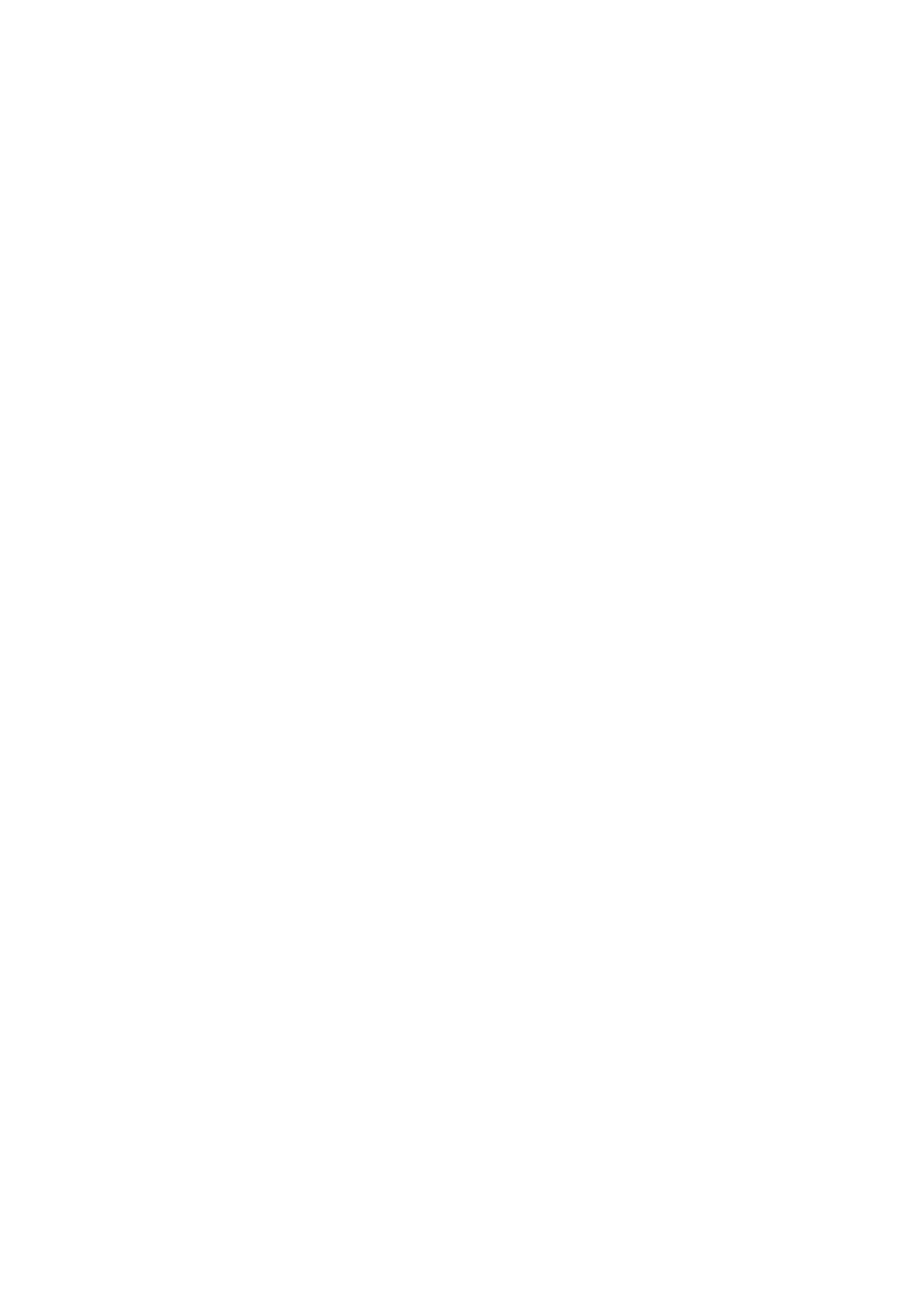## **1 Introduction**

#### **1.1 Motivation:**

Proteases are a large family of peptide-bond hydrolysing enzymes. They are present in all eukaryotic organisms and regulate a vast number of processes such as cell death, proliferation, migration and protein turnover. <sup>1</sup> Dysregulation of these proteolytic enzymes can lead to the disruption of the biological processes they control.

Among these enzymes, cysteine proteases have been recognised as causal agents in human pathologies.<sup>2</sup> Furthermore, cathepsins have an essential role in the infectivity and life cycle of protozoa such as *Plasmodium falciparum* (Malaria), *Trypanosoma brucei* (African sleeping sickness) and *Trypanosoma cruzi* (Chagas disease), making them promising drug targets. $^3$ 

#### **1.2 Active site and structure:**

Proteases hydrolyse peptide bonds and can be classified into five major classes: aspartic, threonine, serine, cysteine and metalloproteases.<sup>1</sup> All papain-like cysteine proteases are composed of a left (-L) and a right (-R) domain. The L-domain contains three  $\alpha$ -helices while the R-domain is a  $\beta$ -barrel closed at the bottom by a  $\alpha$ -helix. The two domains form a cleft in the middle where the active site is situated.<sup>4</sup> Cysteine proteases are characterised by their highly conserved active site consisting of a cysteine, histidine and asparagine residue<sup>1</sup> (figure 1).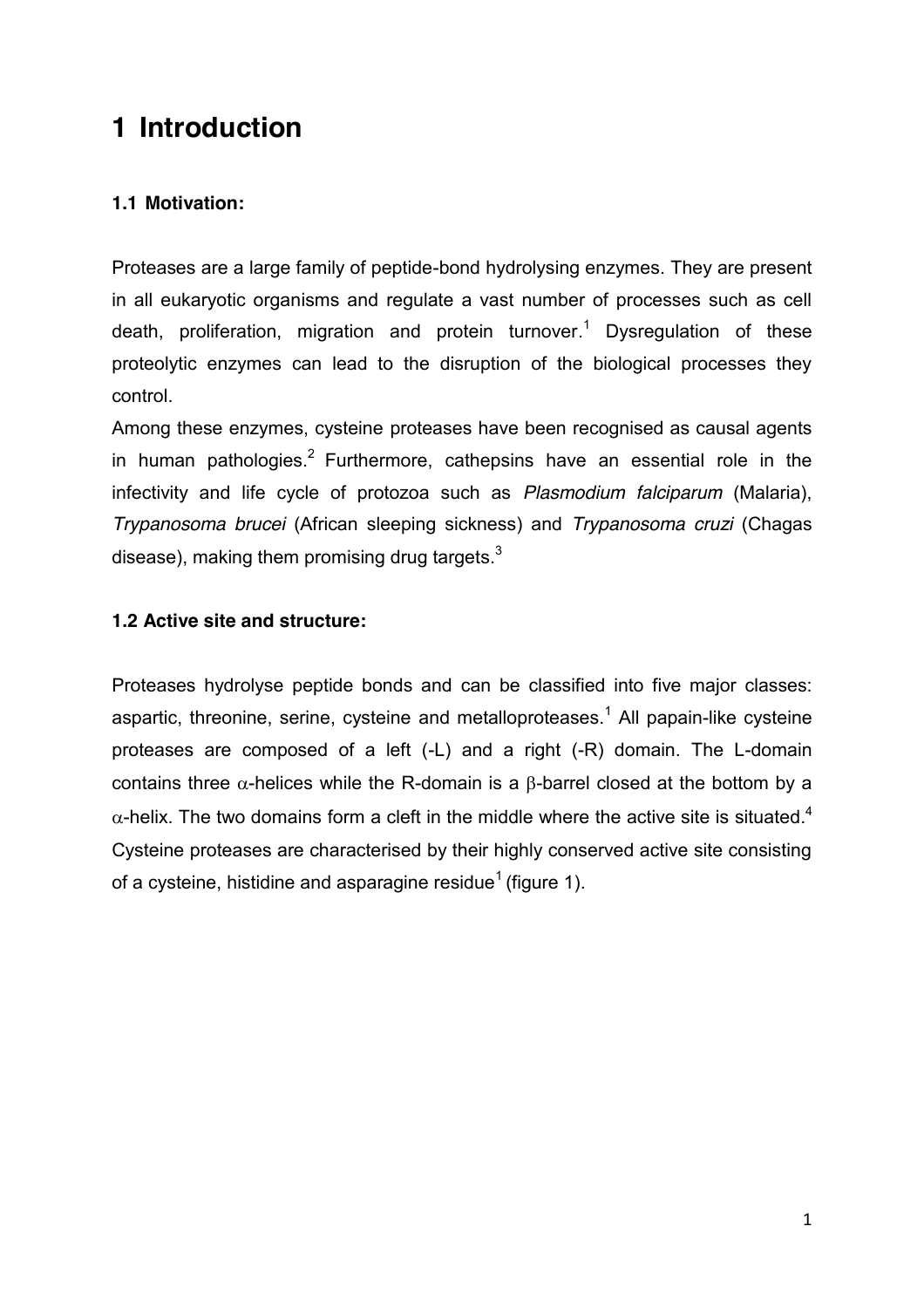

**Figure 1**: Catalytic cycle of cysteine protease active site.

Cys<sup>25</sup> and His<sup>159</sup> are thought to be catalytically active as a thiolate-imidazolium ion pair.<sup>1</sup> The Asn<sup>175</sup> forms a hydrogen bond to the His159 imidazole and orientates it in the optimum positions for various steps of the catalytic mechanism. The nucleophilic active site thiol can attack the carbonyl of the scissile bond (Figure 1, **a**) and form a tetrahedral intermediate (Figure 1, **b**) which collapses yielding a thioester (Figure 1, **c**). The thioester finally gets hydrolysed to yield the carboxylic acid and the active site nucleophilic thiol.  $4\,$  By contrast, other enzymes such as serine and threonine proteases have a nucleophilic oxygen in their active site. This key distinction can be used when designing a specific inhibitor that can differentiate between enzyme classes and interact only with the active site thiol of cysteine proteases.

According to the nomenclature of Schecter and Berger<sup>5</sup> there are seven subsites in the binding area of cysteine proteases. Four on the acyl side (S4, S3, S2, S1) and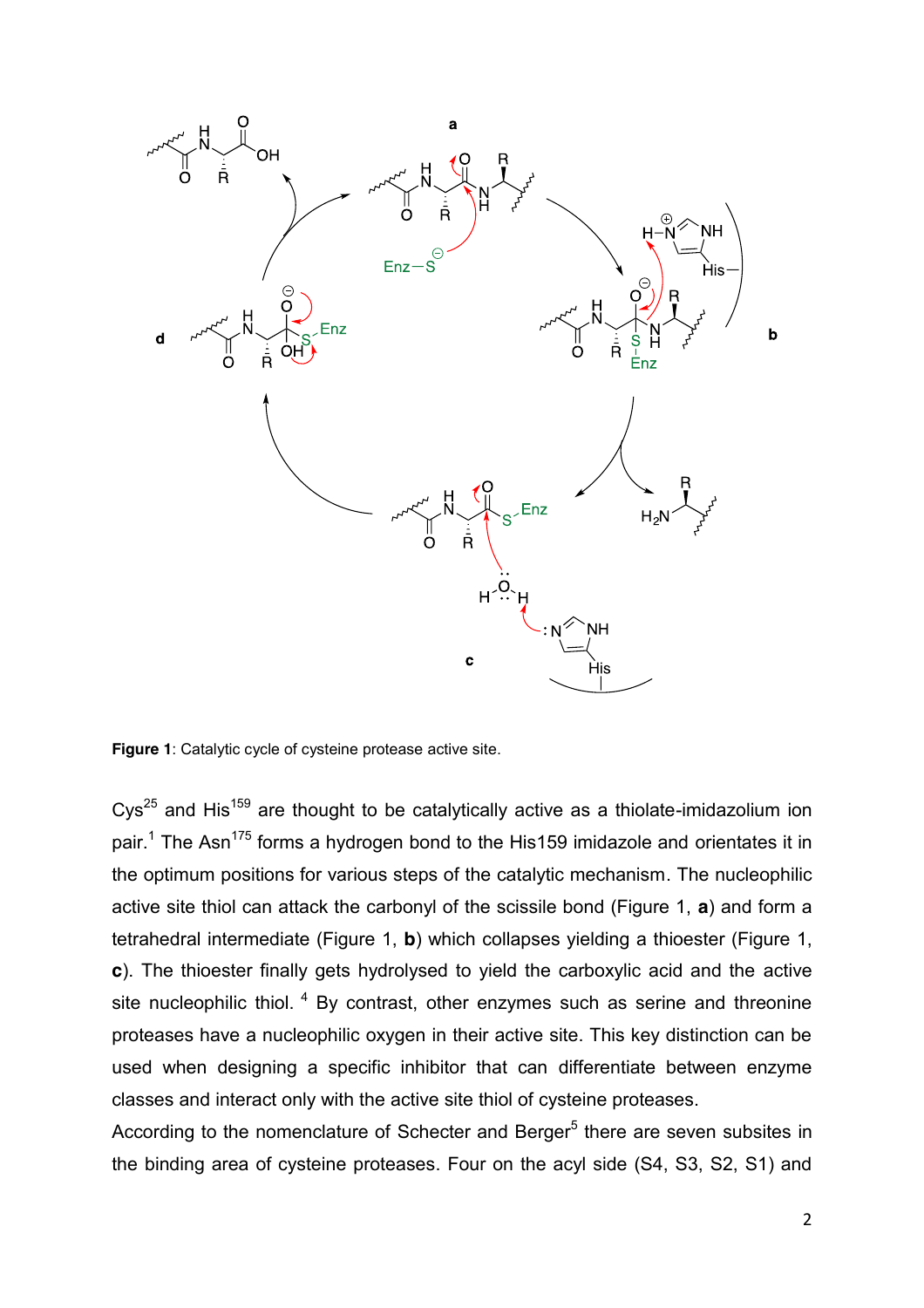three (S1', S2', S3') on the amino side of the scissile bond (Figure 2). The S2, S1 and S1' subsites are the three well defined sites where residues can interact with the enzyme by both their main and side chain. It is worth noting that the S2 binding site is the largest and most defined in papain cysteine proteases and thus the interaction between the S2 site and the complementary P2 residue is key in determining inhibitor specificity.<sup>6</sup>



**Figure 2**: Representation of enzyme-substrate complex and the seven binding subsites.

Cathepsins are proteases found in all animals and most other organisms. Most of the members of this group become activated at low pH and their activity lies almost entirely within the acidic environment of the lysosomes. There are 11 cysteine cathepsins expressed in the human genome<sup>1</sup>. Most cathepsins have structures composed of two domains (left and right domain) and the active site cleft in the middle. Depending where they cleave their substrates, cathepsins can be classified as exopeptidases (Cathepsin B, C and X) or endopeptidases (Cathepsin L, F and K). $6$  A typical feature cathepsin B-like cysteine proteases is the existence of an occluding loop between conserved Pro-Tyr<sup>103</sup> motif and Cys<sup>128</sup>. This loop contains two histidine residues (His $110$  and His $111$ ) which anchor the C-terminal carboxyl group of peptide and protein substrates and are responsible for the dipeptidyl carboxypeptidase activity of the enzyme (removes C-terminal dipeptides)<sup>7</sup>. Cathepsin L has an endopeptidase activity and will selectively cleave peptides with aromatic residues in the P2 position and hydrophobic residues in the P3 position.<sup>8</sup> These differences can be exploited to design a more specific inhibitor that can target individual cysteine proteases.

#### **1.3 Cysteine proteases in cancer:**

The broad range of the biological processes that cathepsins are involved in indicates their importance within the organism. Aberrant cathepsin activity has been shown to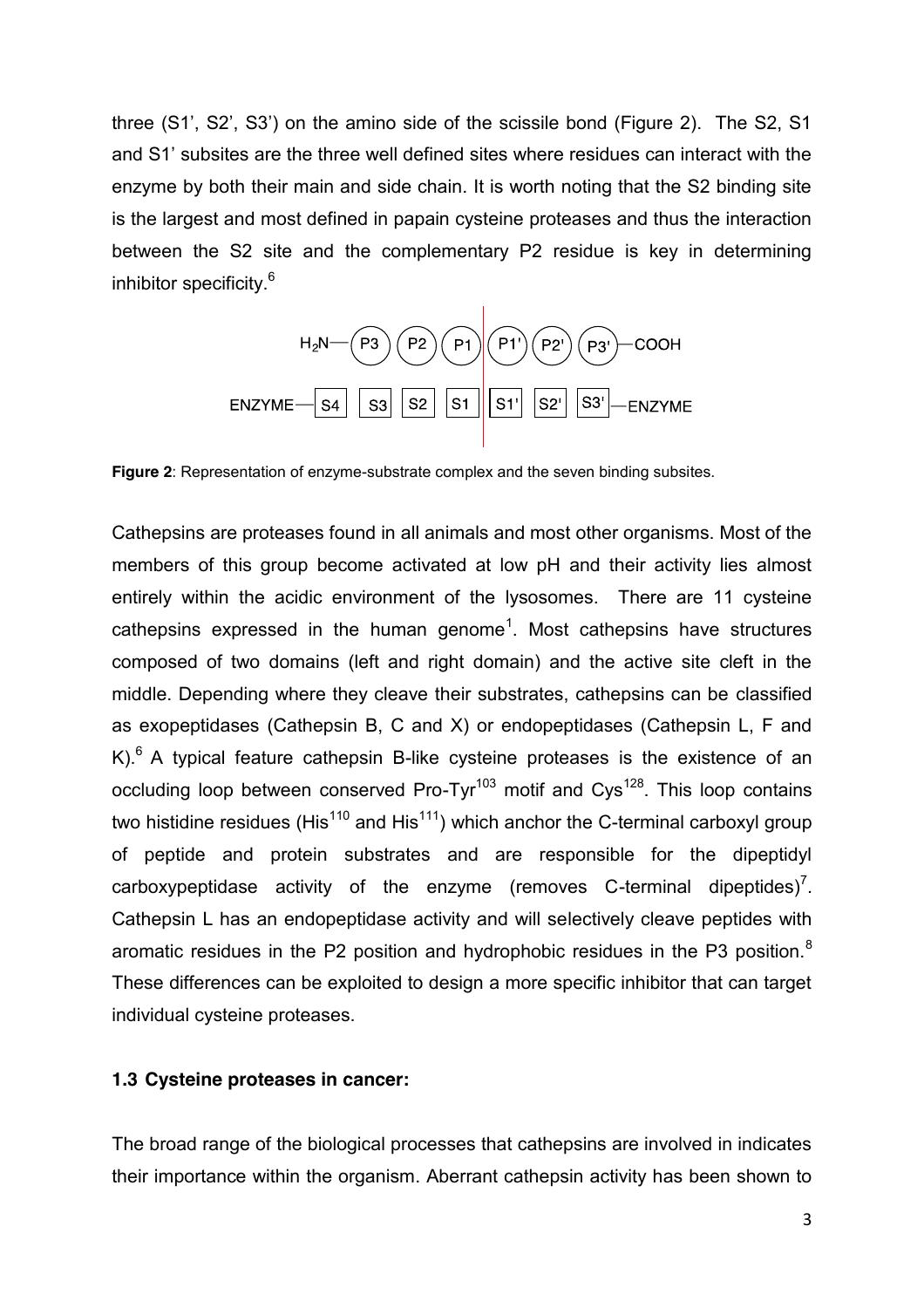contribute to many diseases such as: osteoporosis, arthritis, obesity, cystic fibrosis, many types of cancer and parasitic pathogenesis.<sup>9</sup>

In many cancer types, increased levels of cathepsins correlate to increased malignancy. Dysregulation of cysteine protease activity is crucial for tumourgenesis. Cathepsins recycle proteins for cancer cell survival and proliferation, and they modify tumour microenvironment which leads to invasion and disease progression. They also contribute to activation of growth factors, immune system regulation and metastasis. Therefore, cysteine cathepsins represent an important class of proteins that facilitate cancer progression.<sup>10</sup>

The attempt of cancer treatment via protease inhibition was done via matrix metalloproteases (MMPs)<sup>11</sup>. However, MMPs failed in clinical trials which led to the termination of their use. These molecules reached phase III in clinical trials but were terminated due to their activity against both pro and anti-tumorigenic proteases. Furthermore, they proved to be effective only against early stages of cancer and had considerable toxicity in some patients. A critical advantage that cystine protease inhibitors have over MMPIs is that in addition to increased expression, aberrant cathepsins also change their position from being in the lysosome to moving onto the cell surface. The tumour environment is acidic so the cathepsins can work outside the cell. This may allow differential targeting of tumour-specific cathepsins through inhibitor design towards the tumour microenvironment. For example, inhibitors which are poorly cell permeable may prove advantageous as they would leave cathepsins that function normally untouched.<sup>11</sup>

Some cathepsins have been shown to have a role in acquired radiation and chemotherapy resistance and their inhibition has improved the outcome of such treatments.<sup>9</sup> Furthermore, whist cathepsins can exhibit tumour-promoting activity, there are also cysteine cathepsins which have shown tumour supressing activity, highlighting the need for higher selectivity.

#### **1.4 Cysteine proteases in parasitic infections:**

Cysteine proteases are fundamental to the metabolism of many tropical parasites and cysteine protease inhibitors have been shown to stop parasitic infections both in cell cultures and animal models.<sup>12</sup>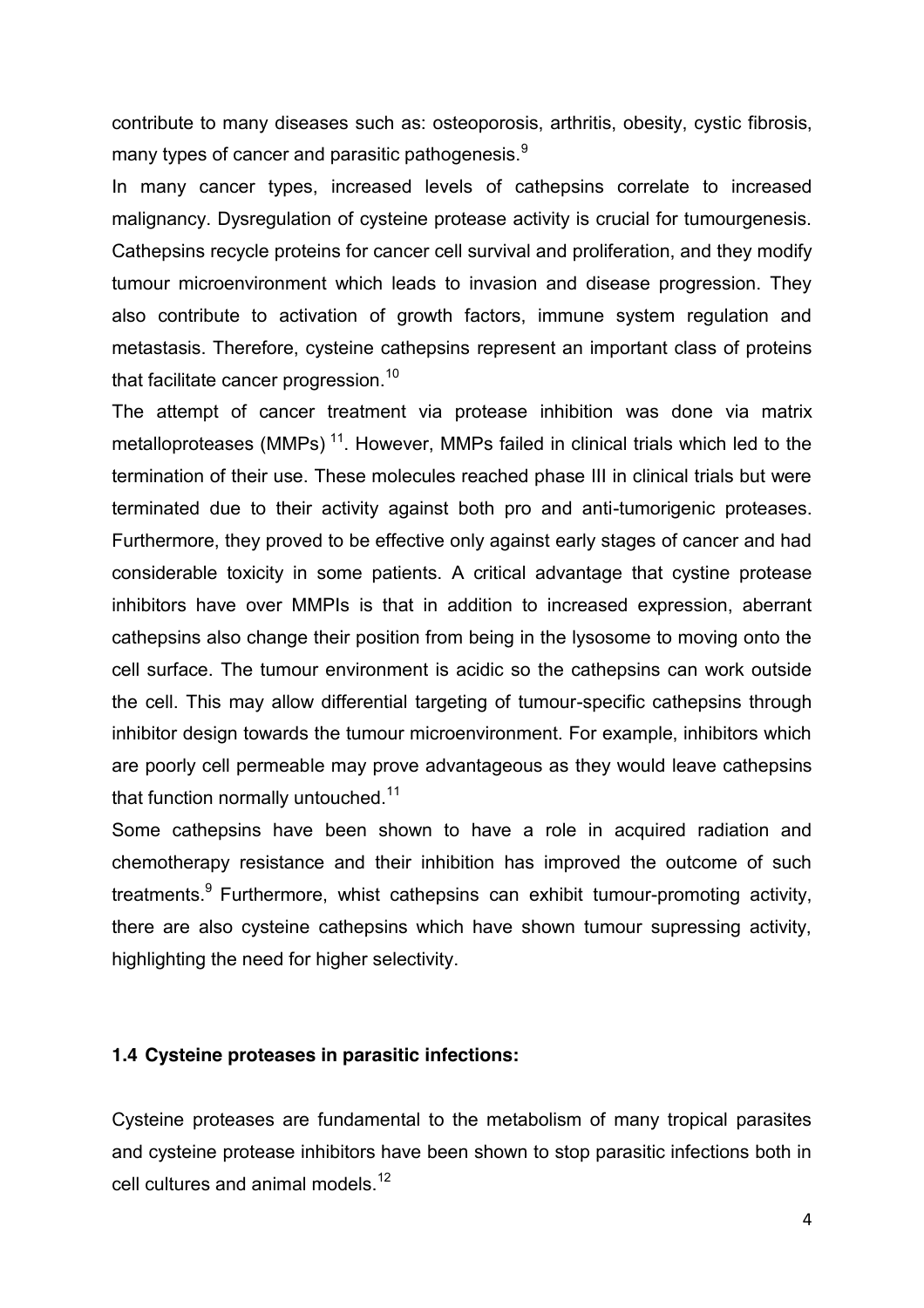Chagas disease is the leading cause of heart disease in South America, causing over 15.000 deaths each year and it is caused by the protozoan parasite *Trypanosoma cruzi*. <sup>13</sup>



**Figure 3**: Life cycle of Chagas disease (https://www.cdc.gov/parasites/chagas/biology.html).

The cysteine protease Cruzain is essential for *T. cruzi* as it is involved in all stages of the parasite's life cycle (Figure 3) – infection, growth, nutrition and immune system evasion.<sup>14</sup> An advantage of cysteine protease inhibitors is that by selectively targeting Cruzain, the infection can be stopped at any stage during its life cycle, not only when its most infective. The World Health Organisation (WHO) recommended two drugs for the treatment of the disease: nifurtimox and benznidazole (Figure 4). However, they are less effective once the infection reaches the chronic phase and display severe side effects.<sup>15</sup>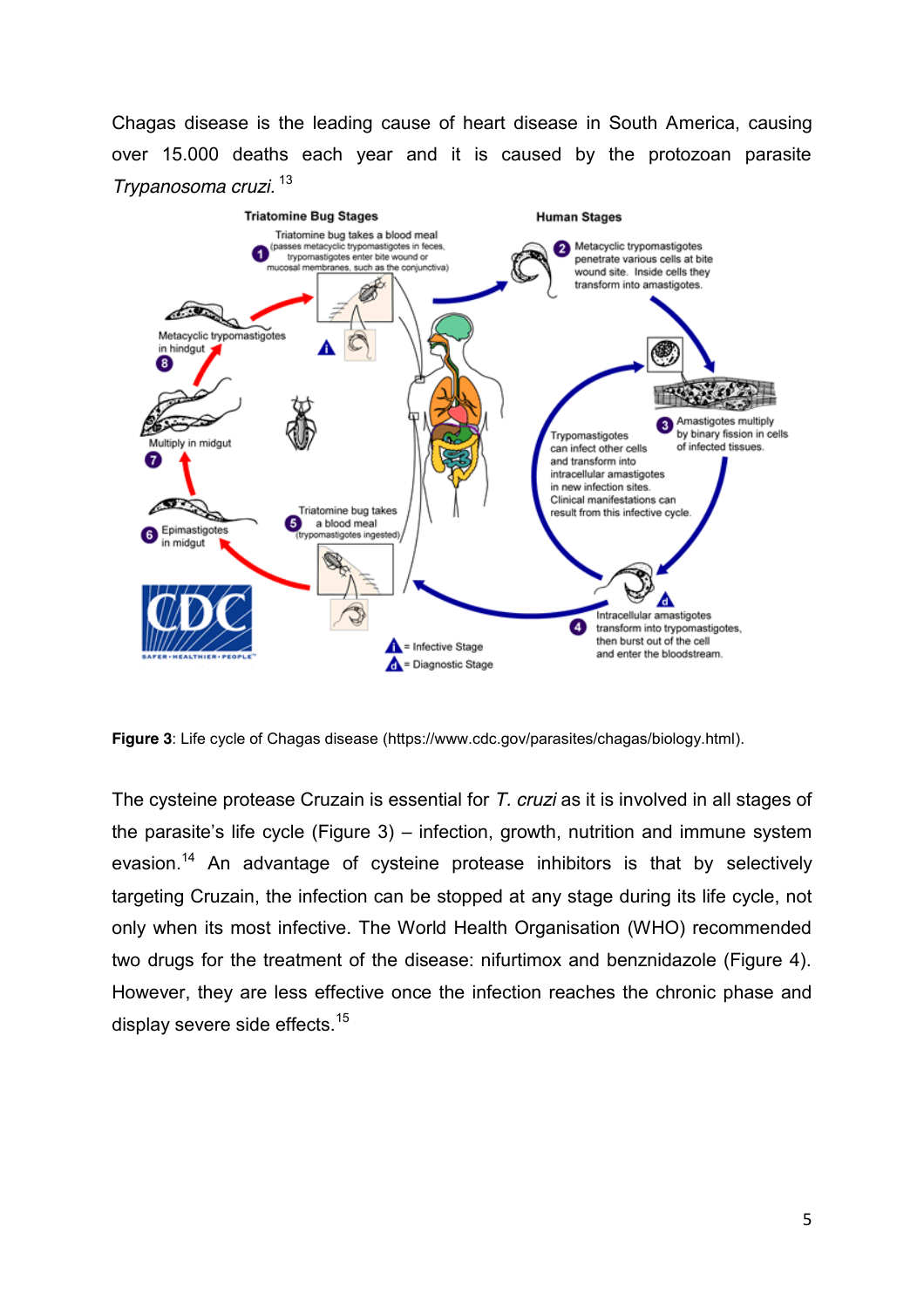

**Figure 4**: Structures of Benznidazole and Nifurtimox.

K11777 (Figure 5) is a vinyl sulfone inhibitor that has shown good efficacy in mouse and dog models, low toxicity, and selectivity towards Cruzain over mammalian cysteine proteases.<sup>16</sup> It is also important to note that K11777 achieved the removal of both parasite adult worms and drastically reduced the quantity of eggs present in the liver and spleen, proving that a protease inhibitor can target the parasitic infection regardless of the stage in its lifecycle.<sup>2</sup> A factor contributing to K11777's high efficacy is that Cruzain has a strong preference for large hydrophobic residues in the P2 position, as this determines specificity by interacting with the S2 binding pocket of the cysteine protease family. Furthermore, although the P3 position is of little importance to binding, modifying it influences a number of properties including hepatotoxicity, lipophilicity and pharmacokinetics. It was determined that including the N-methylpiperazine in the P3 position would increase the bioavailability by increasing absorption in the small intestine.



**Figure 5**: Structure of K11777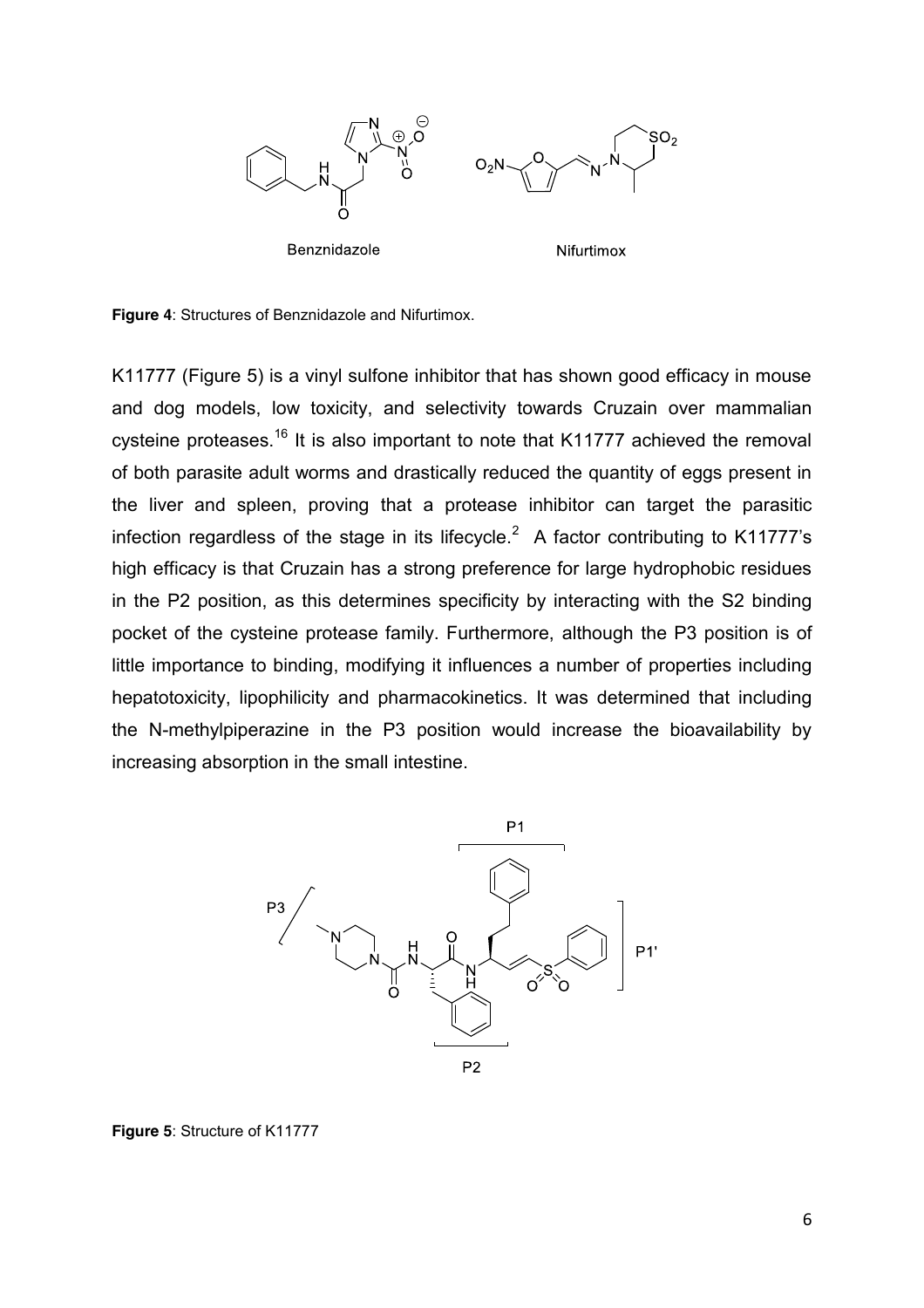#### **1.5 Current inhibitors:**



**Figure 6**: Structures of currently used inhibitors: nitrile (AAE-581), epoxysuccinyl (E-64, JPM-OEt), vinyl sulfones (WRR-483).

Several small molecules have been designed to selectively target and inhibit the activity of cysteine proteases. The main classes of inhibitors that have been tested on animal models and in clinical trials are nitriles, vinyl sulfones and epoxysuccinylderived molecules.<sup>1</sup> These can be either broad spectrum inhibitors or specific for particular members of the cysteine protease family. Many of these inhibitors are composed of a "backbone" that confers specificity for the required cysteine protease type and an electrophilic warhead that can react with the active site thiol. Figure 6 shows some of the inhibitors that are most widely used. Although most of these inhibitors show promising activity *in vitro*, when tested *in vivo* they were not as effective. For example, Cathepsin K inhibitors such as AAE-581 accumulate in the lysosome due to their lipophilic profile and end up inhibiting off-target enzymes such as Cathepsin S.<sup>10</sup>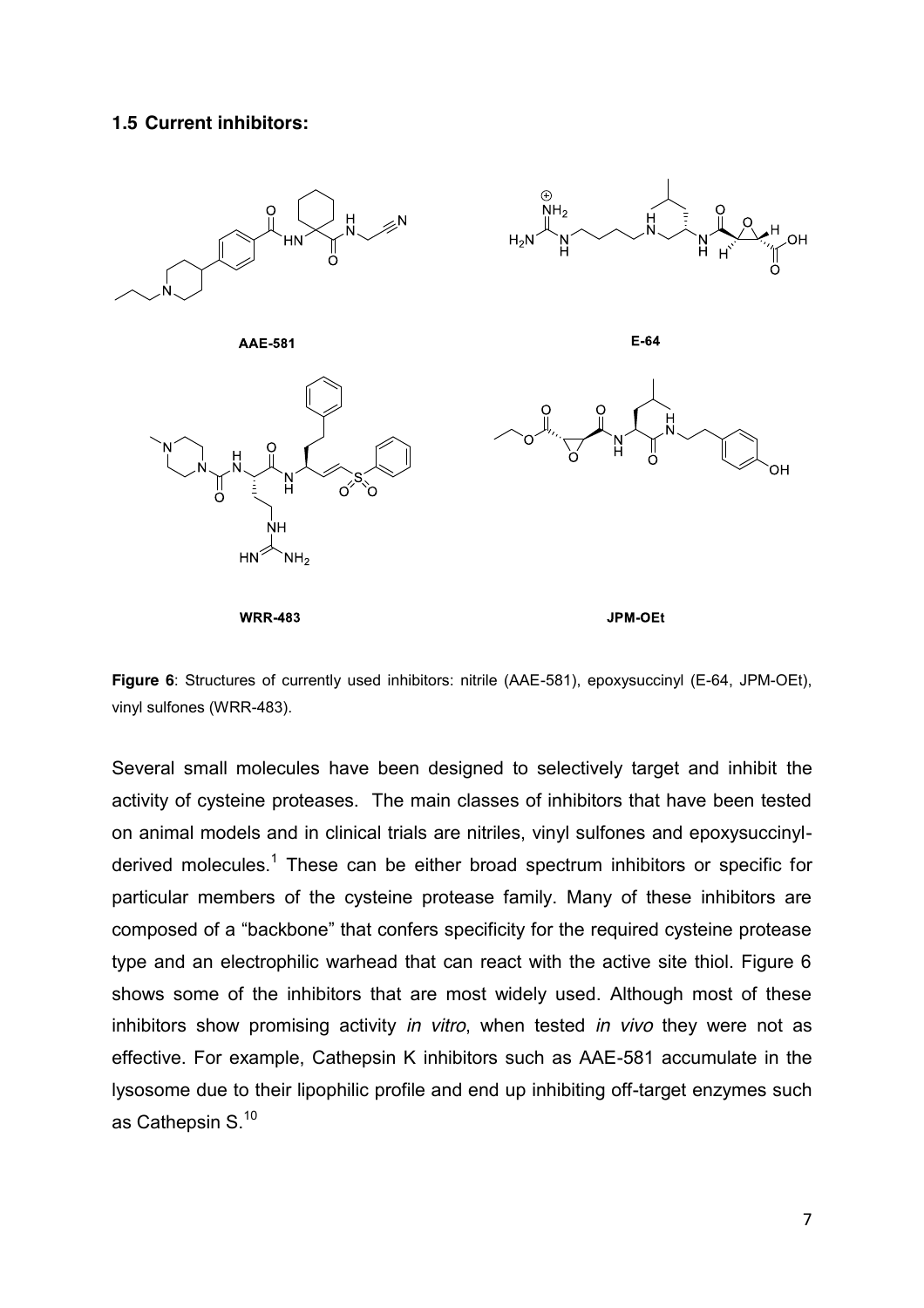E-64 is an epoxysuccinyl based inhibitor and it was extracted from *Aspergillus japonicus*. <sup>10</sup> E-64 is an irreversible, broad spectrum inhibitor, which was tested on Japanese adults with muscular dystrophy, but the drug was stopped at phase III due to off-target activity. The studies showed that E-64 had good efficacy but it would also covalently bind other proteases that were closely related to the cathepsin  $family.<sup>9</sup>$  Further modifications to the molecule have yielded more specific and less toxic inhibitors such as JPM-OEt but they are yet to be tested in clinical trials.<sup>17</sup> The vinyl sulfone K11777 has shown remarkable efficacy and low toxicity in animal models and is currently undergoing clinical trials. WRR-483 is a derivative of K11777 in which the P2 residue was changed from a phenylalanine to an arginine in the hope of achieving higher selectivity. Although the attempt to make the inhibitor more selective proved successful, the overall efficacy was decreased by putting an arginine in the P2 position. Considering its potential, low toxicity and high potency, we have chosen to use vinyl sulfone inhibitor K11777 as a foundation for the design of the thiosulfonate inhibitor.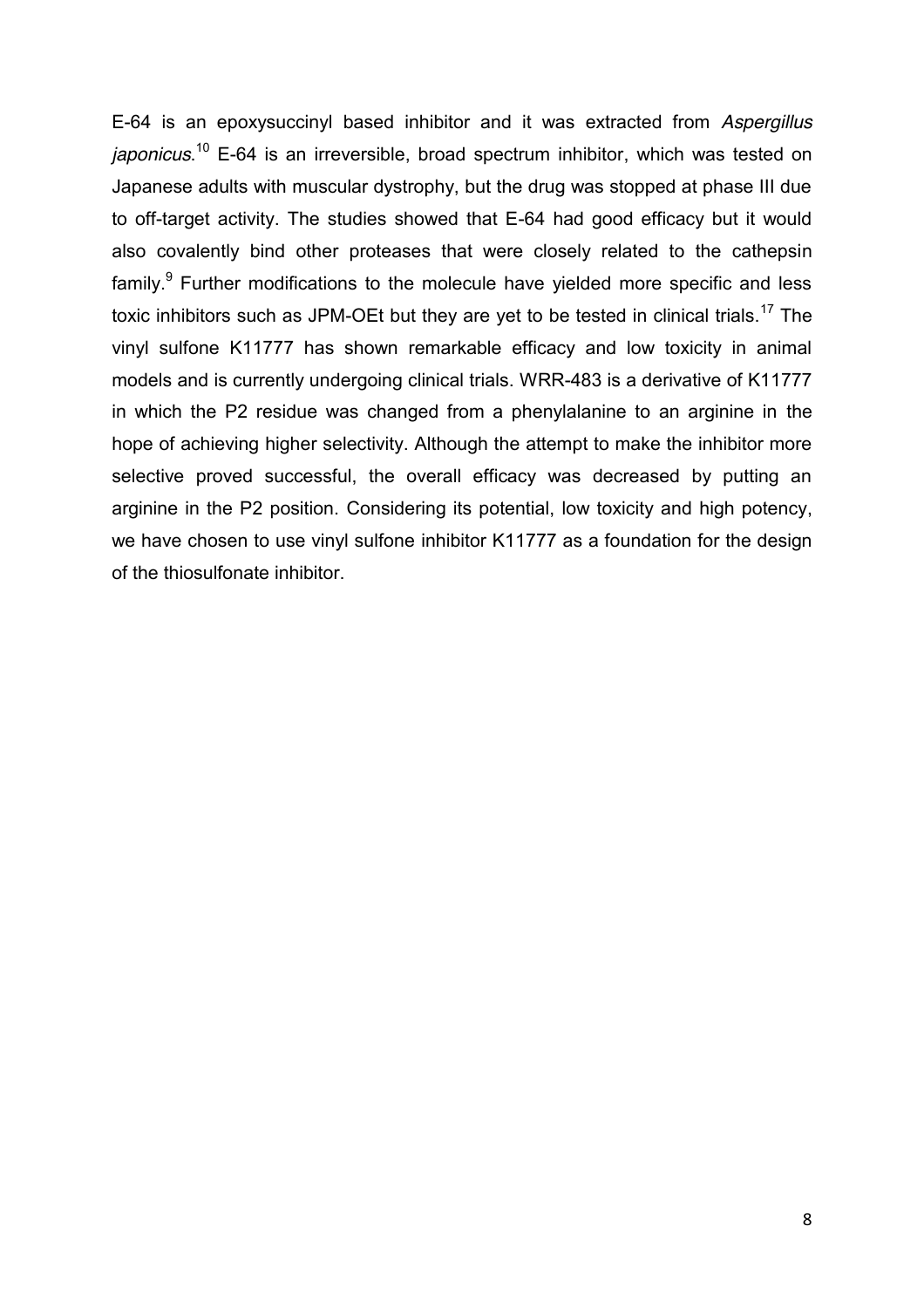#### **1.6 Thiosulfonates:**



thiosulfonate inhibitor



In this work, thiosulfonates will be explored as novel warheads for use as cysteine protease inhibitors. Methylmethanethiosulfonate (MMTS) is the simplest thiosulfonate and it is a cysteine protease inhibitor used to measure protease activity in biological assays. MMTS has also displayed anti-cancer and anti-bacterial activity.<sup>18</sup> A very important aspect of thiosulfonates is their selective interactions with protein thiols. This can be of great value in the synthesis of specific inhibitors. Therefore, we have chosen to include a thiosulfonate warhead in our inhibitors (Figure 7) in order to specifically target cysteine proteases over other classes of enzymes that are present in the body. Furthermore, previous work in the Liskamp group (not published) has shown that replacing the aromatic moiety in the P1' position for an aliphatic moiety in thiosulfonates enhanced the potency of the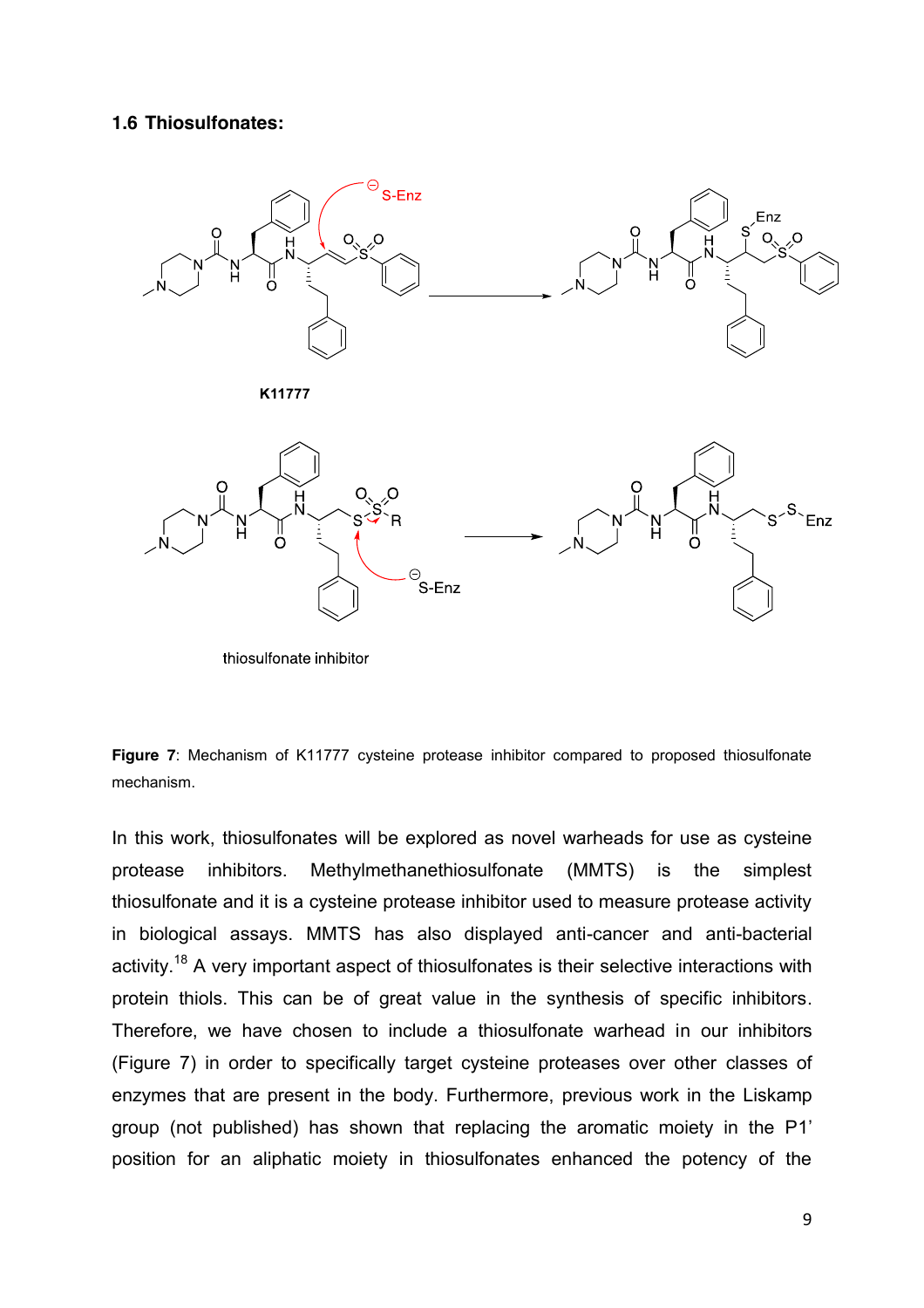inhibitors. This was thought to be through down-regulating the reactivity of the warhead. Taking this together with the backbone of K11777, a cysteine protease inhibitor that made it to late stage clinical trials shows potential for a successful line of inhibitors. K11777 will provide an ideal reference compound allowing conclusion to be drawn solely on the effect of the warhead and not backbone alterations.

The rationale behind the backbone design is that having N-methylpiperazine in the P3 position increases the inhibitor's assimilation in the small intestine, while the homophenylalanine side chain takes advantage of the P2 specificity of cathepsin-L like cysteine proteases, thus conferring the inhibitor specificity towards a certain member within the protease family.



Figure 8: Thiosulfonate forming hydrogen bonds to His<sup>159</sup> (shown in red) of the cysteine protease active site.

The novel thiosulfonate warheads build on this specificity as other enzymes such as serine and threonine proteases have a nucleophilic oxygen in their active site. These oxygen-centred nucleophiles are hard nucleophilic centres while the active site thiol of cysteine proteases offers a soft nucleophile. Thiosulfonates aim to exploit this difference as the bivalent sulphur of the thiosulfonate moiety offers a soft electrophile, thus increasing the selectivity towards the soft sulphur-centred nucleophile of cysteine proteases. Furthermore, modelling studies have shown that the hexavalent sulphur forms favourable interactions (hydrogen bonds) with His<sup>159</sup> of the cysteine protease active site (Figure 8).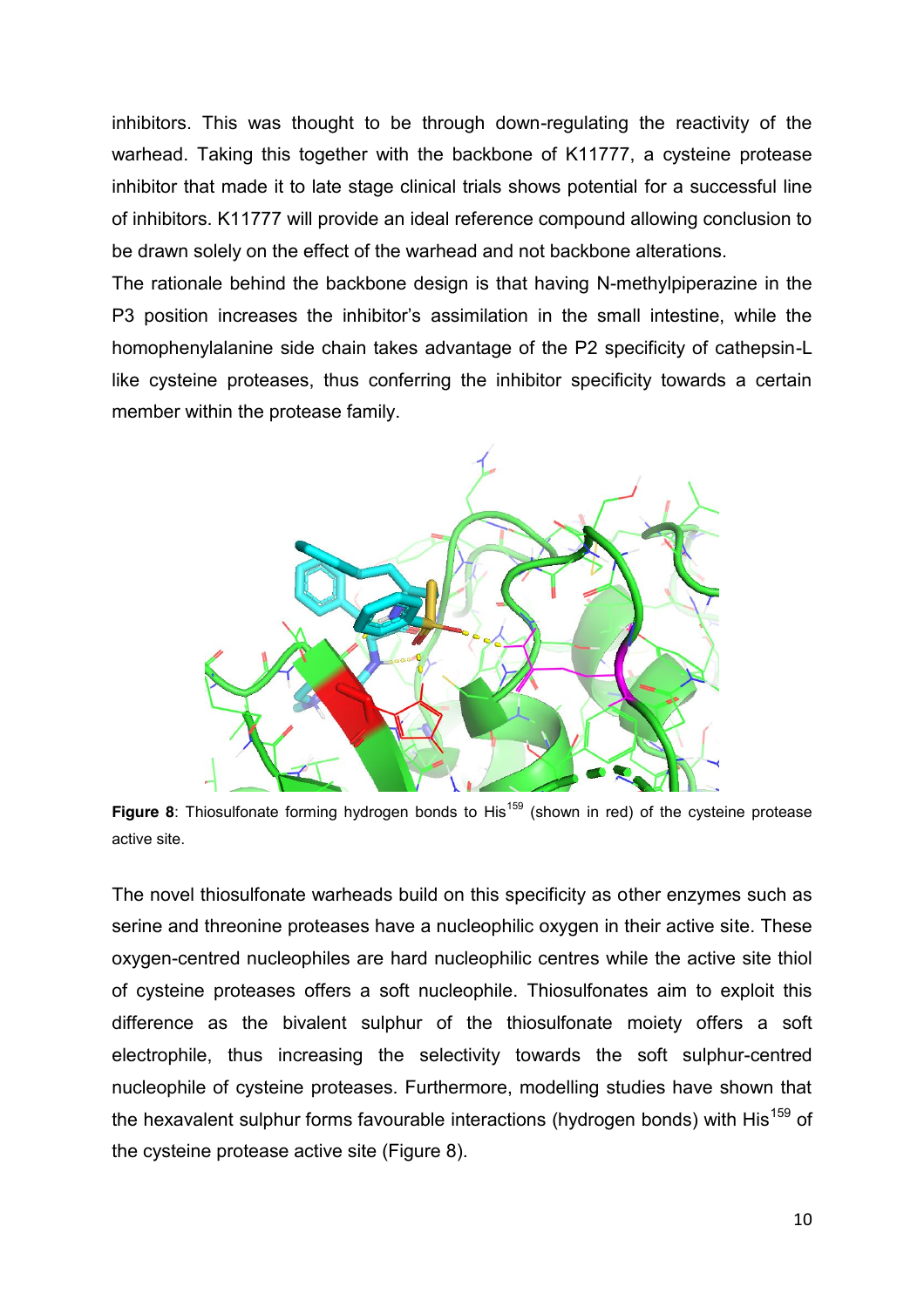Previous work within the Liskamp group (unpublished) has shown that improving the stability of the thiosulfonates by down-regulating their reactivity has previously been shown to increase the potency. Other methods to expand on this observation will also be explored such as further substitution of the thiosulfonate warhead on the carbon adjacent to the bivalent sulphur. The strategy is expected to decrease the rate of a nucleophilic attack on the bivalent sulphur, thus improving stability, which is expected to translate into improved potency as previous inhibitors could be degraded before reaching the target enzyme.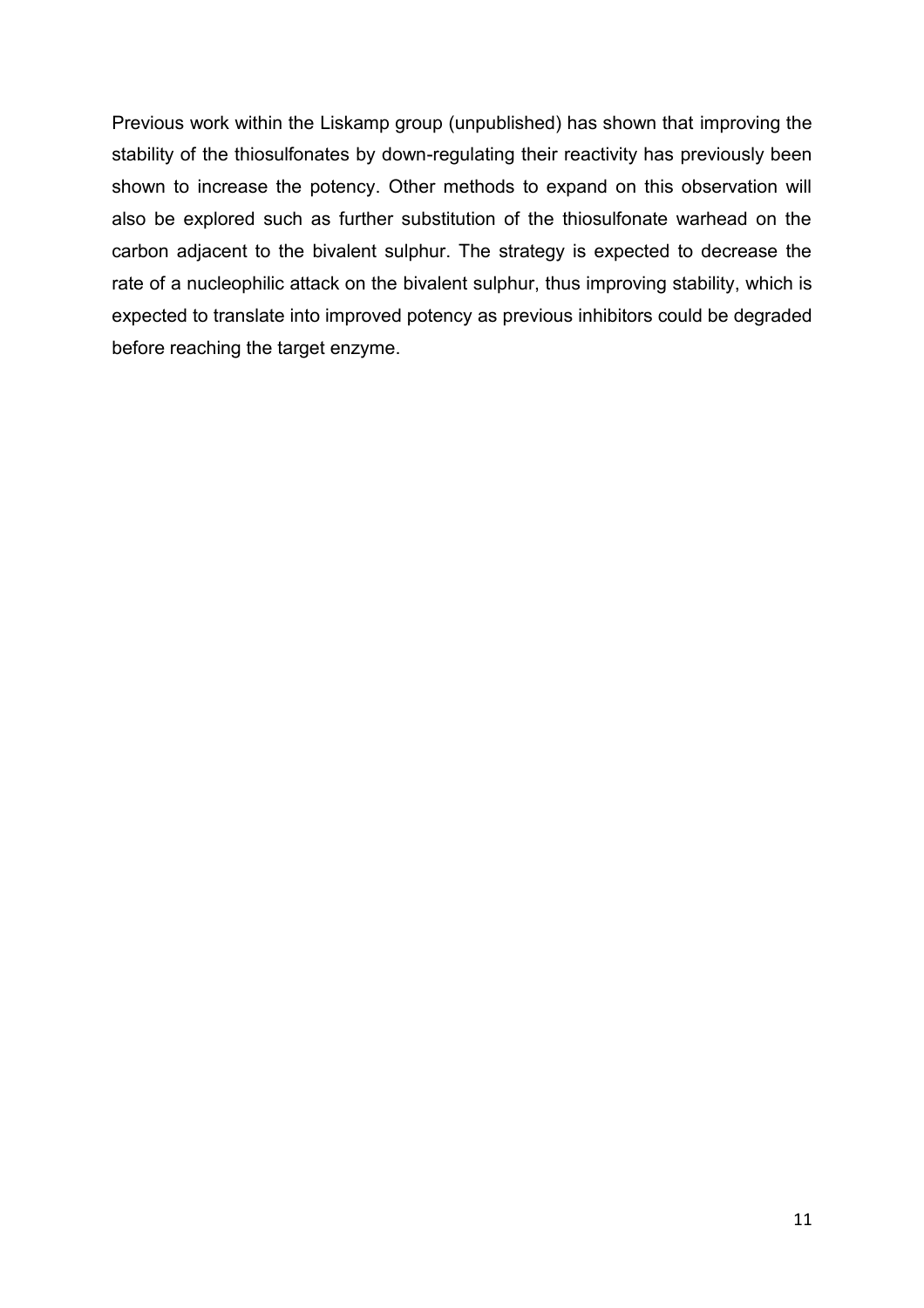## **2 Results:**

#### **2.1 Exploring efficient thiosulfonate synthesis methods:**

The main aim of the project was to deliver an efficient synthesis towards the warhead component which would be coupled to the inhibitor backbone later. The synthesis for this component can be seen in Scheme 1.



**Scheme 1**: Warhead synthesis: a) Boc<sub>2</sub>O, NaOH, THF, 97%; b) MeI, K<sub>2</sub>CO<sub>3</sub>, DMF, 95%; c) NaBH<sub>4</sub>, LiCl, EtOH, THF, 70%; d) MsCl, NEt<sub>3</sub>, DCM, 75%; e) Cs<sub>2</sub>CO<sub>3</sub>, AcSH, DMF, 38%; f) LiAlH<sub>4</sub>, THF, -78°C, 94%; g) C<sub>16</sub>H<sub>11</sub>BrSO<sub>2</sub>, DCM, 0°C, 20%.

This method offers a quick and efficient route to the synthesis of thiosulfonate warheads that can then be incorporated in the main inhibitor via peptide coupling. By analogy to K11777, it was decided that the synthesis would be started from homophenylalanine which could be derivatised to obtain the thiosulfonate warhead along with the P1 residue. Synthesis was started from commercially available homophenylalanine **1** which was Boc protected to obtain compound **2**. The carboxylic acid was then converted to a methyl ester by alkylation under basic conditions to avoid Boc deprotection. Methyl ester **3** was then reduced to an alcohol. Following this, a functional group transformation converting alcohol **4** to a good leaving group was required, hence mesylation to **5** was chosen. The mesylate was required for a subsequent conversion to thioacetate  $6$  via an  $S_N2$  reaction that would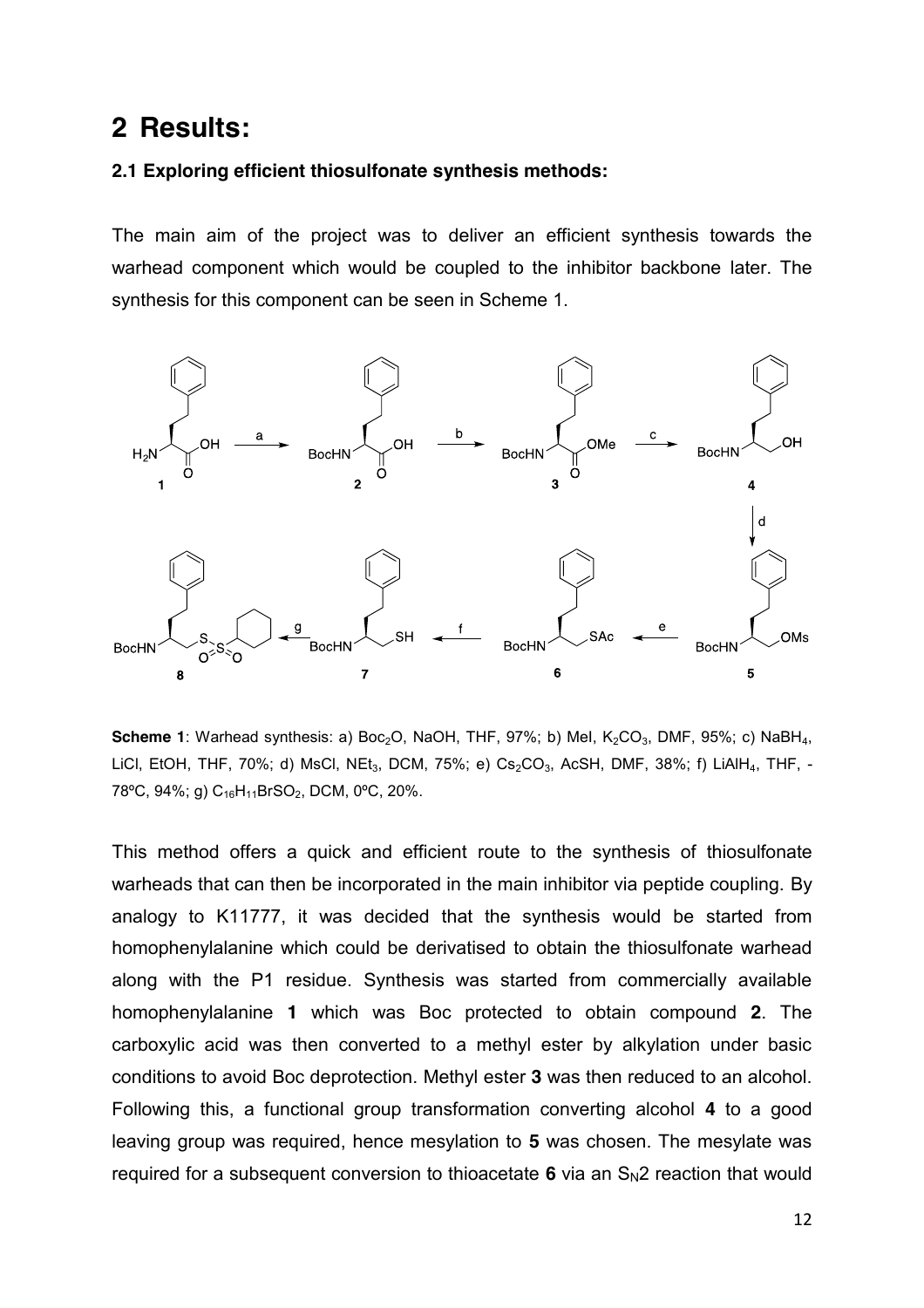introduce the sulphur functionality. At this stage, the thioacetate needed to be converted to a thiol. Initially, hydrolysis using EtOH, KOH and 2% water was attempted. This method yielded disulphide **9** as the major by-product (scheme 2) due to oxidation of the free thiol by atmospheric oxygen. Although all efforts were made to exclude oxygen from the reaction, it was determined that the basic conditions were accelerating this unwanted side reaction. Thus, as avoiding these conditions may improve the yield, reduction utilising  $LiAlH<sub>4</sub>$  was used.



**Scheme 2**: Optimising thioacetate to thiol conversion to avoid undesired disulphide formation: a) EtOH, KOH, 2% water, 20% **7** and 80% **9**. b) unwanted disulphide bond formation.

The reduction using  $LiAlH<sub>4</sub>$  was successful with a 94% yield and was kept in the final synthetic route. The final step (scheme 1, g) is crucial to the synthesis as it forms the aliphatic thiosulfonate. Previously, sulfonyl chlorides were explored within the Liskamp group for this reaction, but it was found that this formed the symmetrical disulphide **12** as the major product, as shown in Scheme 3.



**Scheme 3**: Thiosulfonate formation using sulfonyl chlorides; a) DCM, DiPEA, 0°C, b) unwanted side reaction with second equivalent of thiol.

It was hypothesised that this unwanted side-reaction is happening because the rate of formation of disulphide (step b,  $k_2$ ) is faster than the rate of thiosulfonate formation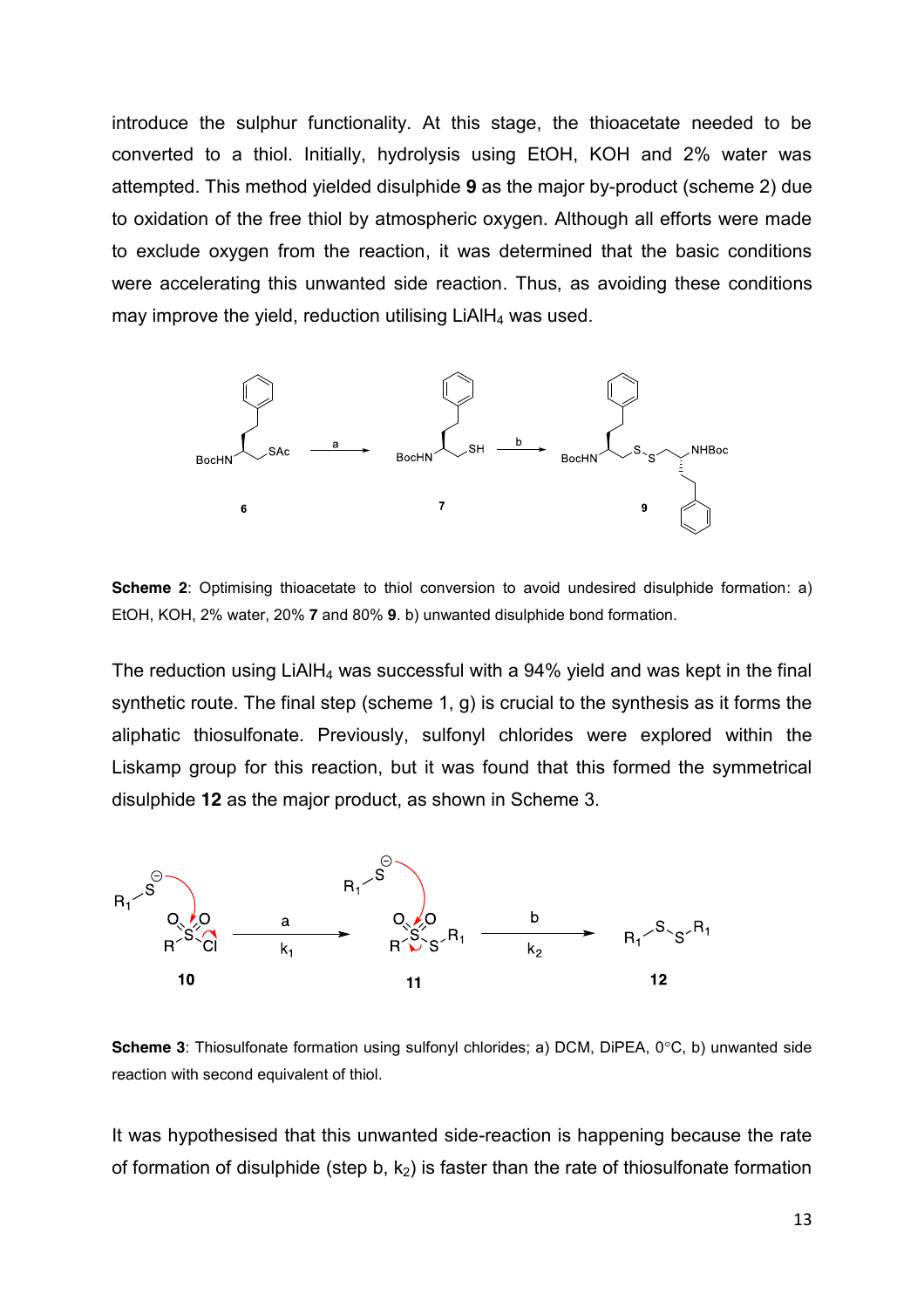(step  $a, k_1$ ). Thus, sulfonyl bromides were introduced to try and increase the rate of  $k_1$  relative to  $k_2$  and favouring formation of thiosulfonate over disulphide. The use of sulfonyl bromides yielded a higher conversion to thiosulfonate with trace amount of disulphide by-product. With a successful, high yielding synthesis towards aliphatic thiosulfonates, we envisioned the final step (scheme 1, g) could be optimised to a one pot reaction allowing rapid expansion of the substrate scope.

Initially, it was hypothesised that the conditions in scheme 4 would be possible for sulfonyl bromide formation *in situ* and the introduction of the thiol in a one pot manner. If this proved to be successful, then substrate scope could be rapidly expanded in a one pot manner by varying the thiol starting material to generate a range of sulfonyl bromides *in situ*.



**Scheme 4**: One pot cyclohexane thiosulfonate formation; a) NBS, 2M-HBr, MeCN; b) addition of RSH.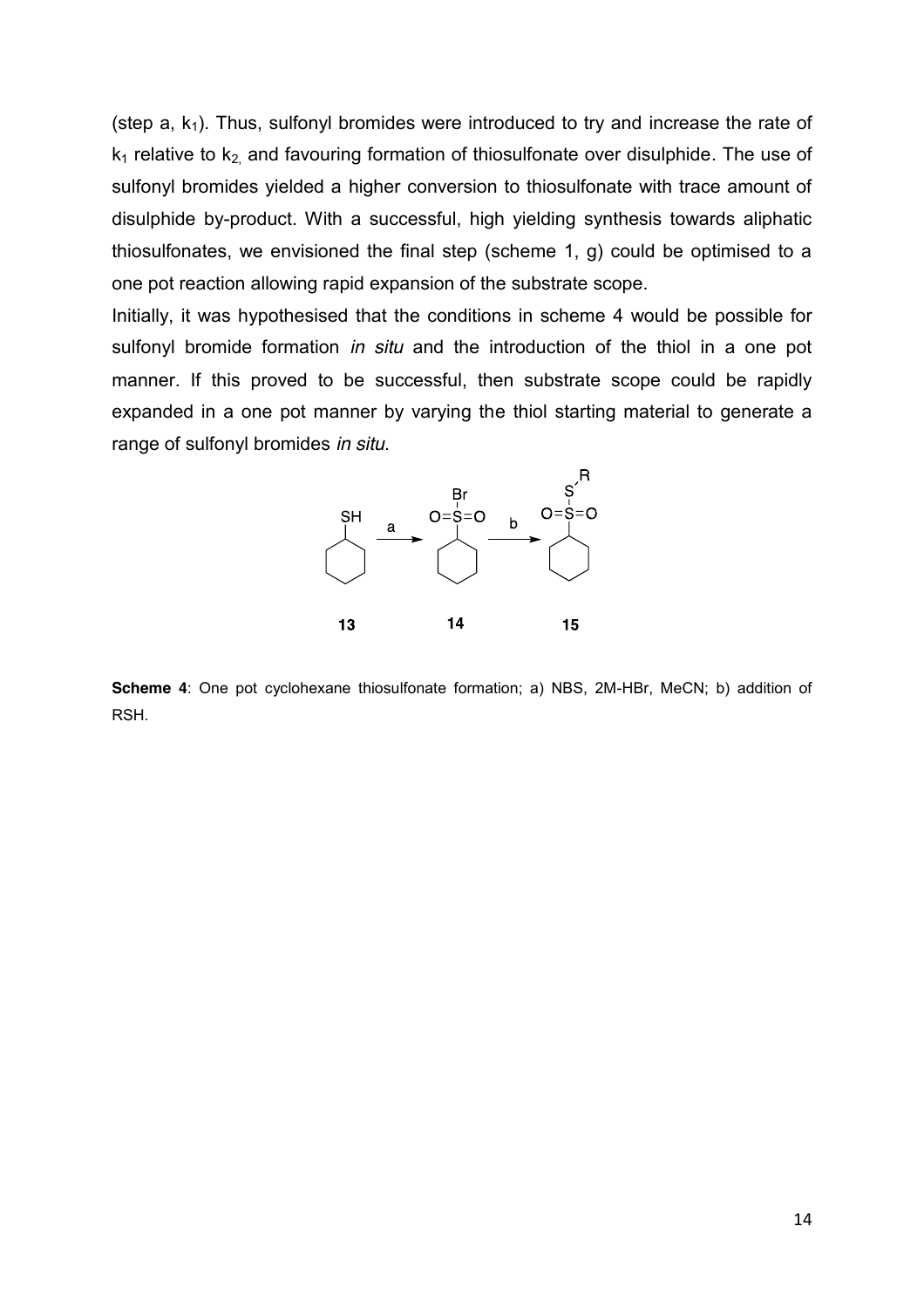The one-pot method was attempted with the conditions shown in scheme 4. However, this yielded only trace amount of thiosulfonate and symmetrical disulphide as the major product. It was thought that this was due to the sulfonyl bromide being formed too slowly or not at all and so reaction conditions were screened as shown in table 1. Using conditions presented in entry 1, symmetrical disulphide of the starting thiol was observed as the major product. At first, this was thought to happen due to the fact that the sulfonyl bromide is not being formed prior to the addition of thiol.



| Entry          | <b>Reaction conditions</b>                  | Sulfonyl halide Yield (%) |
|----------------|---------------------------------------------|---------------------------|
| 1              | NBS (3 eq.), 2M-HBr (2% vol.), MeCN         | $25 - 30$                 |
| $\overline{2}$ | NBS (4 eq.), 2M-HBr (2% vol.), MeCN         | $15 - 20$                 |
| 3              | NBS (4 eq.), MeCN: H <sub>2</sub> O (50:50) |                           |
| $\overline{4}$ | Oxone (2.5 eq.), KBr (1 eq.), MeCN          | trace                     |
| 5              | Oxone (3.5 eq.), KBr (1 eq.), MeCN          | $15 - 20$                 |
| 6              | Oxone (1.5 eq.), KBr (0.5 eq.), MeCN        | trace                     |
| 7              | Oxone (2.5 eq.), KBr (1 eq.), MeCN, DiPEA   |                           |
| 8              | Oxone (2.5 eq.), KI (1 eq.), MeCN           |                           |

**Table 1**: Scanning conditions for sulfonyl halide.

The number of equivalents of NBS was increased in order to ensure that the sulfonyl bromide was properly formed before the addition of the thiol (table 1, entry 2). As this was met with limited success, it was thought that the thiol was being oxidised by the extra equivalents of oxidant added. Hence, as presented in entry 3, we eliminated the acid. This was done in consideration to the fact that the NBS supplies oxidant/bromide and  $H_2O$  is the oxygen source. Hence, it was assumed there is no need for acid in the mechanism. However, this caused the sulfonyl halide to not be formed at all, implying that the acid was required for successful bromination and sulfonyl bromide formation.

As multiple mechanisms can be drawn to produce the sulfonyl bromide under the previously mentioned conditions, reaction control through regulation of number of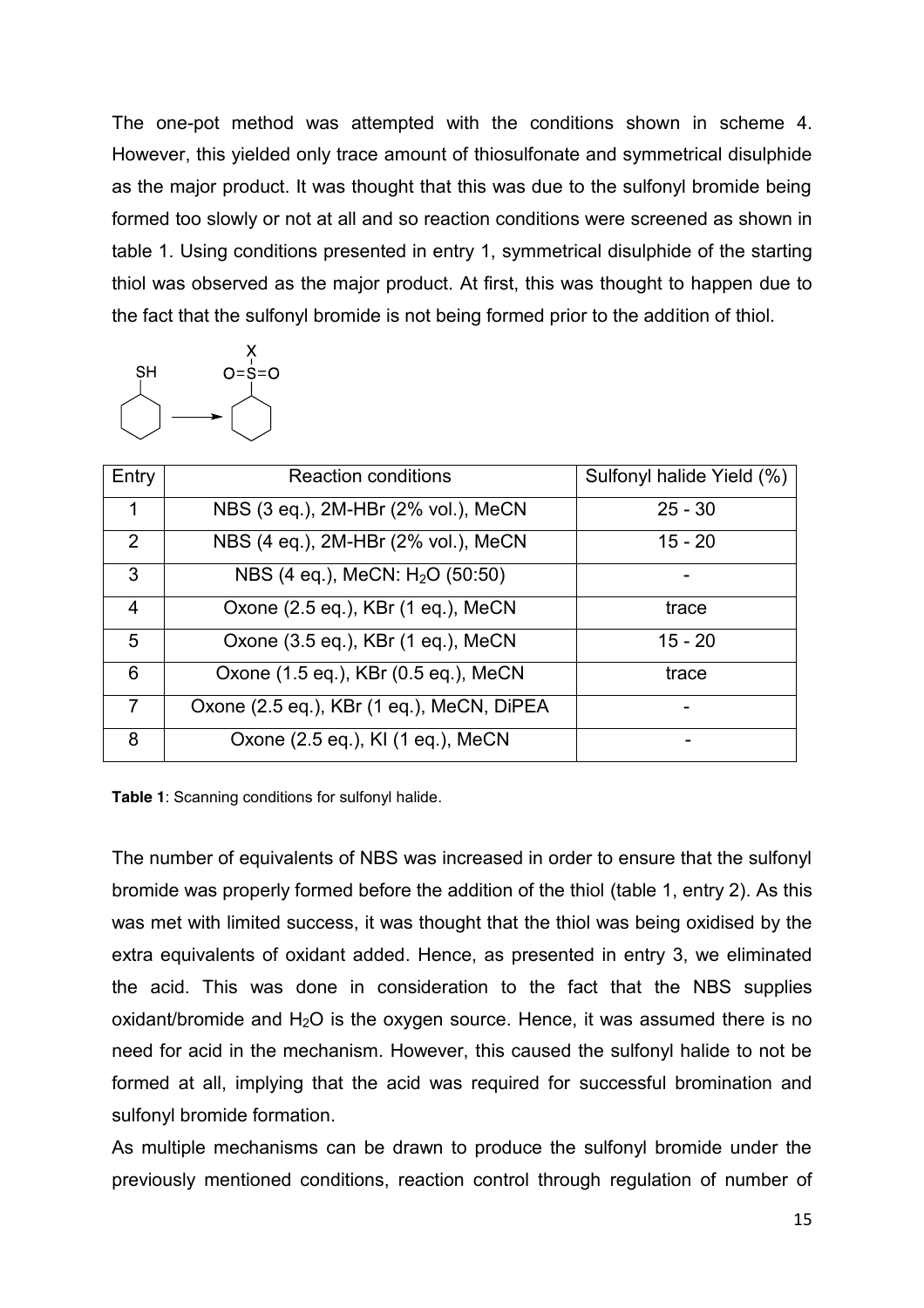equivalents was difficult to achieve. As excess oxidant could instantly oxidise the second thiol upon addition, other oxidants with a more specific mechanism were considered.

A literature review found Oxone<sup>20</sup> (KHSO<sub>5</sub>) as an oxidant which may be suitable for the transformation of thiols to sulfonyl bromides. Upon examination of the mechanism presented in scheme 4, it can be seen that the advantage of this method is that the outcome could be, in theory, easily controlled by varying the amount of oxidant/reagents. Furthermore, the desired sulfonyl halide is produced while the symmetrical disulphide **18** is being consumed as part of this cycle. Thus, even if the unwanted side-reaction produces symmetrical disulphide (as in Scheme 3, b), this will be consumed with the addition of Oxone and KX. So, by carefully controlling the equivalents of oxidant and acid added, we can eliminate undesired disulphide byproducts formed through oxidation of the second thiol by excess oxidant. Oxone reacts with the KX to produce hypohalous acid (HOX). Next, the hypohalous acid reacts with the unreacted thiol to produce a sulfinyl halide **17** which then reacts with another equivalent of thiol and is converted to disulphide **18**. The disulphide reacts with one equivalent of hypohalous acid to give compound **19** which reacts with another equivalent of HOX to form **20.** Compound **20** then rearranges to the symmetrical thiosulfonate **21**. This can then react with a second equivalent of KX and form the sulfonyl halide **22** which we need for our one pot procedure. As can be seen from the mechanism, for every two equivalents of Oxone and one equivalent of potassium halide added to the reaction, we get one equivalent of HOX. Tuning the number of equivalents of oxidant added, we can ensure that upon addition, the second equivalent of thiol will not be instantly oxidised to the symmetrical disulphide upon addition. Work started with addition of the equivalents used cited by Madabhushi et al (entry 4, table 1) but this only yielded trace sulfonyl halide. The next logical step was to add more equivalents of Oxone (entry 5) and acid so that the reaction goes all the way to compound **22**. This gave a 15-20% yield for sulfonyl halide formation in separate steps but only trace amount of product when attempted in a one pot reaction.

Considering that the quantity of KX determine the amount of HOX going into the reaction, the amount of potassium halide used to test how this would influence the outcome (entry 6). Only trace amounts of sulfonyl halide were observed meaning, in this case, at least one equivalent of KX is required to form the sulfonyl halide.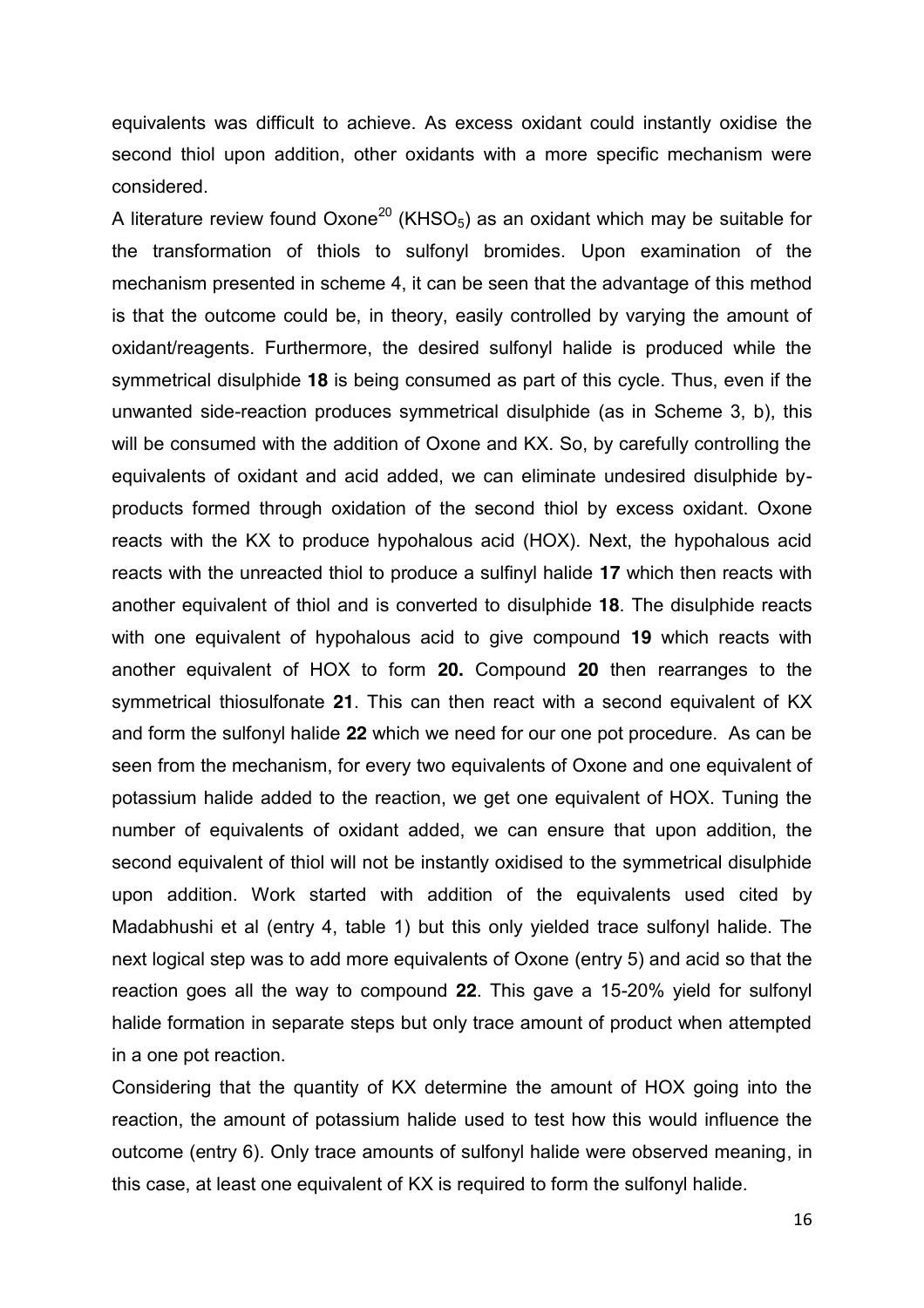Next, DiPEA was added in an attempt to increase the nucleophilicity of the second thiol, and thus increase the reaction rate of thiosulfonate formation and avoid thiol oxidation due to excess oxidant. This reaction only yielded trace amounts of sulfonyl bromide. Next, the use of iodide for the formation of the thiosulfonate was attempted in order to increase the leaving group ability hence reaction rate in an effort to increase the formation of thiosulfonate with respect to competing side reactions. As presented in entry 8, when Oxone and potassium iodide were used, neither sulfonyl iodide or starting material were observed. Finally, since most of the changes proved to be unsuccessful or hard to trace/follow, the initial conditions were kept, and the reaction was done in separate steps.



 $2KHSO<sub>5</sub> + KX \rightarrow$  KOH + HOX + K<sub>2</sub>S<sub>2</sub>O<sub>8</sub>

**Scheme 5**: Mechanism of sulfone formation upon oxidation with Oxone.

Although the route provided in scheme 1 was successful for cyclohexane thiol warhead, when it was used to prepare the cyclopentane thiol, symmetrical disulphide was observed as a main product and only trace amounts of the desired warhead was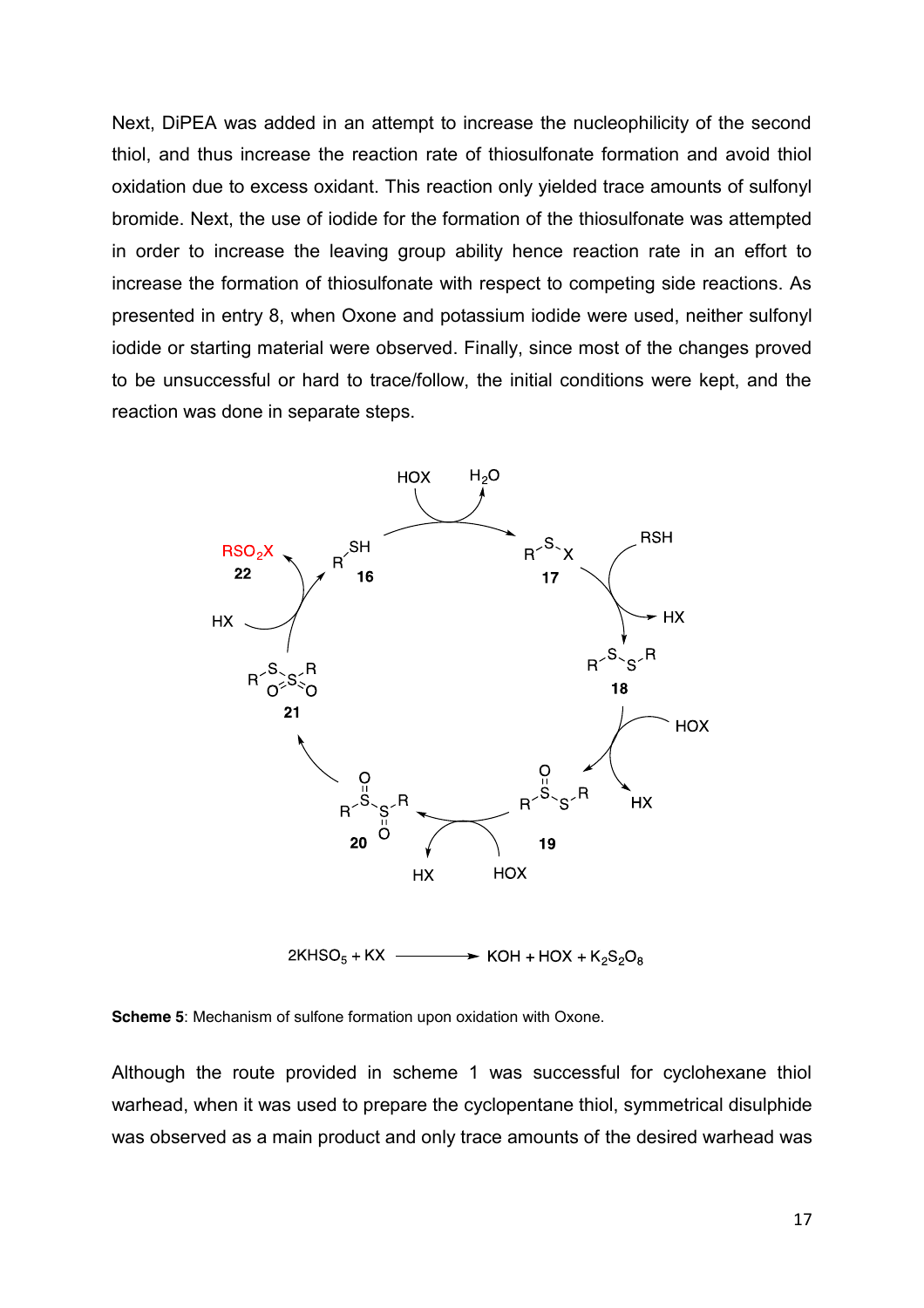obtained. The reasons for this observation are not yet clear as the chemistry of the cyclopentane and cyclohexane systems was not thought to differ drastically.

Cuevas et al<sup>21</sup> describe a method of making sulfonyl halides by using iPrOH as a source of oxygen. However, the use of iPrOH makes filtering of the product inefficient and other methods of purification proved unsuccessful and no clear product could be identified.

Moving forward, it was decided to try and obtain the thiosulfonate by using a sulfinate salt with the aim of applying this to a wider substrate scope, as the sulfonyl bromides were only efficient when generating the cyclohexane derivative. The advantage of this method is the increased stability of the sulfinate salt over the sulfonyl bromide, making it potentially easier to work it. Furthermore, the starting material is now the symmetrical disulphide rather than the thiol, meaning the strict anaerobic conditions are not required to ensure the thiol is not oxidised to an unwanted disulphide. The reduction of sulfonyl chloride with  $Na<sub>2</sub>CO<sub>3</sub>$  and NaHCO<sub>3</sub> was carried out at 50ºC and the mixture was allowed to stir for 30 mins. Next, sulfonyl chloride was added followed by the disulphide. The reaction was allowed to stir overnight, and an <sup>1</sup>H NMR spectrum of the product was obtained but no thiosulfonate was observed.



**Scheme 6**: Sulfinate salt method: a) NCS, 2M-HCl, MeCN; b) Na<sub>2</sub>SO<sub>3</sub>, NaHCO<sub>3</sub>, 50°C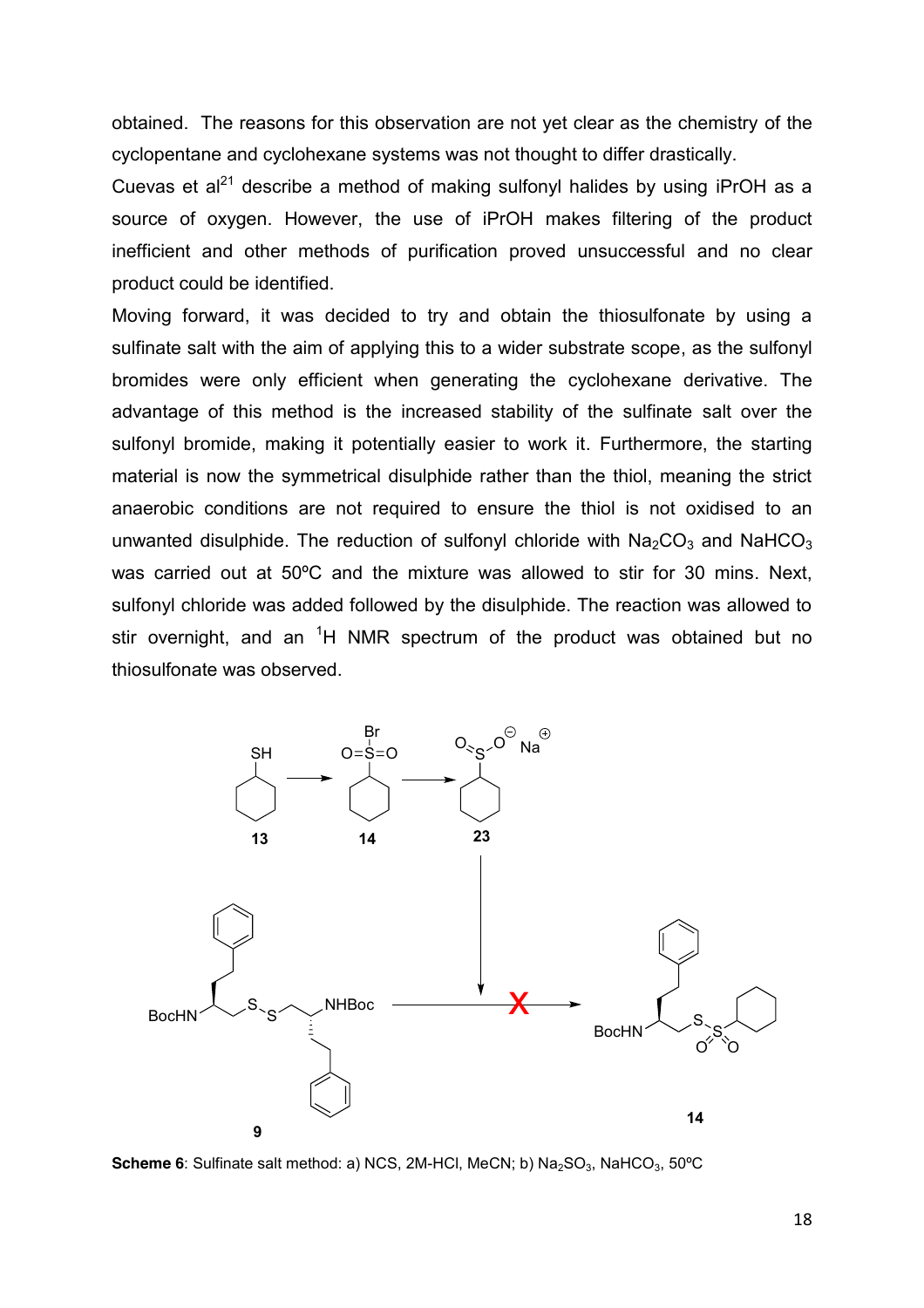#### **2.2 Methyl warhead design:**

Based on the arguments above, alternative methods to modify the thiosulfonate warhead were pursued. Rather than expanding the substrate scope at the primed side, focus now turned towards controlling reactivity by steric control. Previous work within the Liskamp group (not published) found that the thiosulfonate warhead is highly tuneable and aliphatic analogues are the most promising due to their decreased reactivity profiles. To push this concept further it was suggested that introduction of a methyl substituted in the position adjacent to the bivalent sulphur might decrease the rate of nucleophilic attack, and thus increasing the stability of the inhibitor. The increase in stability is anticipated to be met with an increased in potency as this trend has been observed in previous work done within the Liskamp group (not published).

The synthesis used D-threonine as a starting point. This amino acid is commercially available, cheap and the easy functionalisation of the carboxylic acid opens up a wide range of possibilities in terms of non-natural amino acids for future warhead design. In this instance, the final compound was desired to have a homophenylalanine side chain. To achieve this, the carboxylic acid was converted into a methyl ester (step **a**, scheme 7). Next, the amine and alcohol functionalities were protected using Boc and TBDMS respectively, yielding compound **27**. Reduction of the methyl ester directly to an aldehyde using DIBAL-H in a controlled manner was attempted. This reagent had no effect and only starting material could be observed even with extra equivalents of DIBAL-H. Consequently, it was decided to reduce the methyl ester to a primary alcohol **28** using LiAlH4 and then oxidise to aldehyde **29** using Swern conditions.

The resulting aldehyde was checked by use of LCMS and TLC and the purity was sufficient for addition in the subsequent Wittig reaction. Due to time constraints, the synthesis will be carried further by a MSci student, but the subsequent steps will be briefly discussed.

With compound **30** in hand, the next step will be the hydrogenation of the alkene to an alkane, providing the key building block of homophenylalanine with a single methyl substituent next to the alcohol functionality. This will be followed by TBAF removal of the TBDMS protecting group to yield the secondary alcohol **31**. Next, the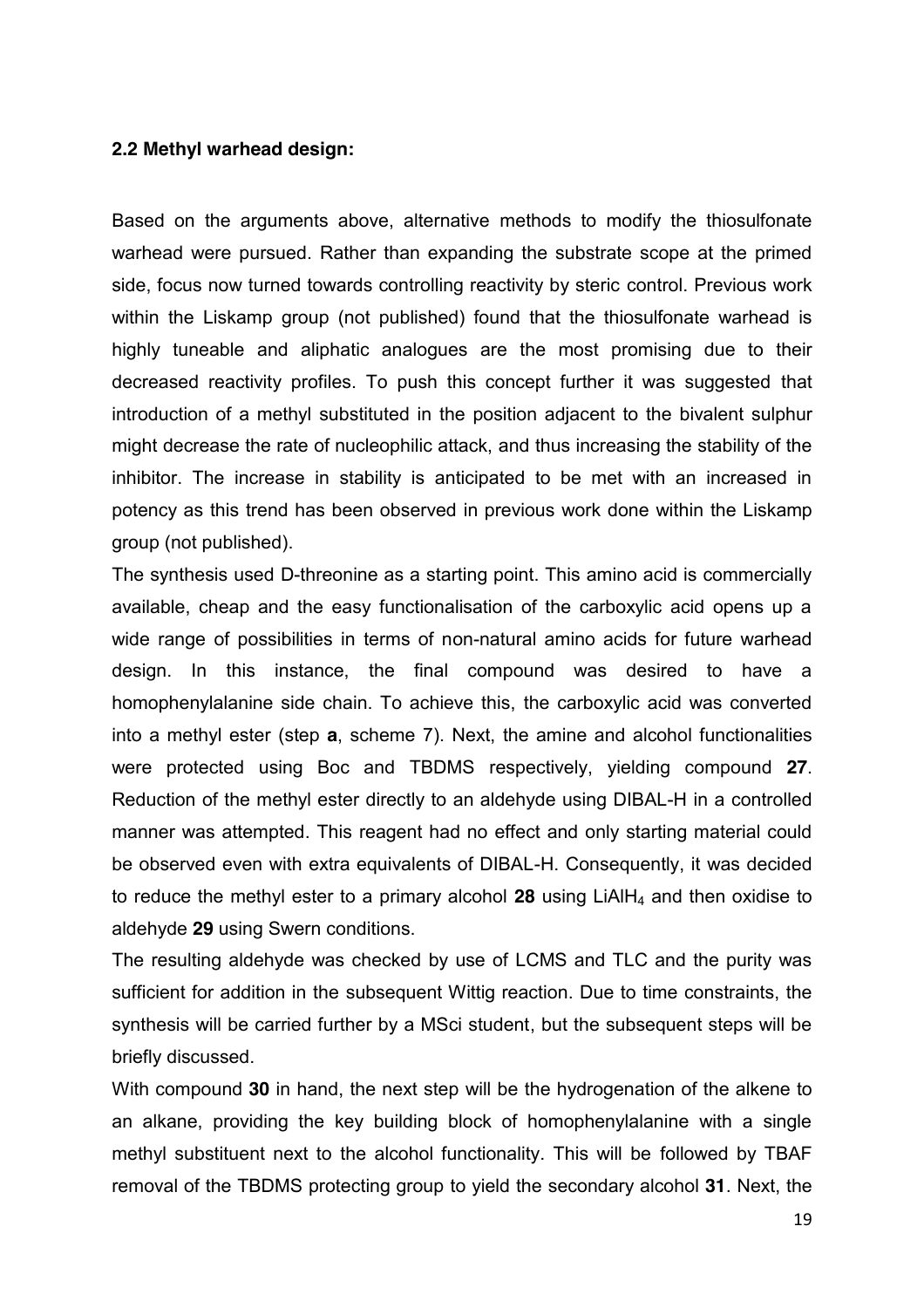mesylate functionality will be installed to provide a good leaving group for the next step of the synthesis. Following this, the thioacetate moiety will be introduced and reduced to give the corresponding thiol **34**, which can be coupled to a sulfonyl halide to form the thiosulfonate warhead **35**.



**Scheme 7**: Synthesis route for methylated warhead: a) Thionyl chloride, MeOH, 70°C, 2h, 95%; b) Boc<sub>2</sub>O, DiPEA, DMF, 95%; c) TBDMS-Cl, Imidazole, DMF, 3h, 25%; d) LiAlH4, dry THF, -78°C, 95%; e) Oxalyl chloride, DMSO, Triethylamine, -78°C, dry THF; f) Triphenyl phosphine ylide, dry DCM, product formation observed by LCMS; g)  $H_2$ , Pd/C; h)MsCl, NEt<sub>3</sub>, DCM; i) Cs<sub>2</sub>CO<sub>3</sub>, AcSH, DMF; k) LiAlH4, THF l) Sulfonyl bromide, DCM.

#### **2.3 Backbone synthesis:**

Finally, the backbone was synthesised alongside the warhead fragment in anticipation of the final compound coupling. The backbone component was kept identical to K11777 in order to be able to draw direct comparisons between the newly synthesised inhibitors and the reference vinyl sulfone inhibitor, observing only the effect of the warhead on the overall stability and potency of the molecule. The backbone was synthesised using the route presented in scheme 8. The synthesis was started from commercially available Boc-Phenylalanine and the carboxylic acid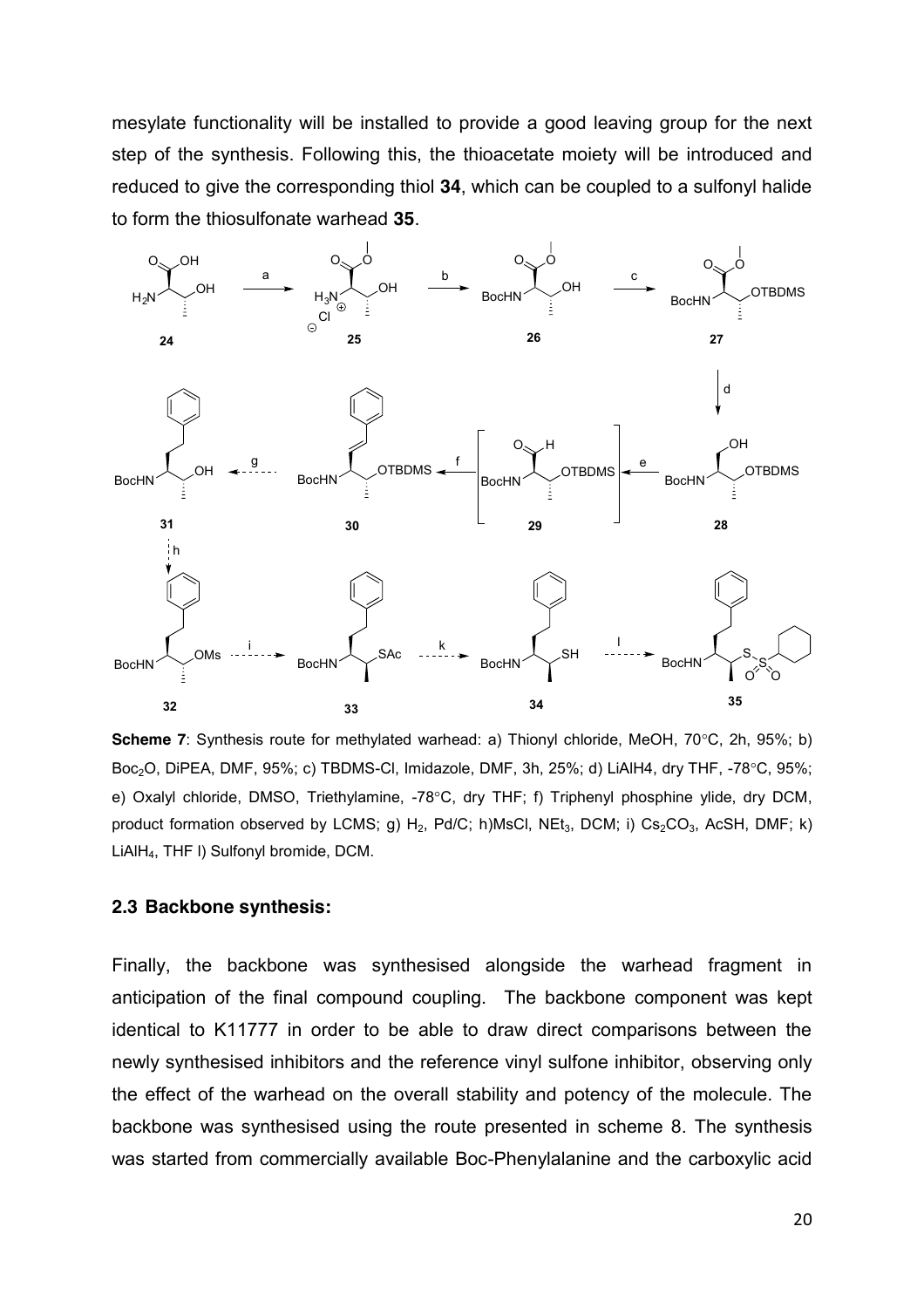was converted into benzyl ester **37**. Next, the Boc protecting group was removed so that the *N*-methylpiperazine group could be installed. This was done in two subsequent steps, first using Triphosgene and  $N$ aHCO<sub>3</sub> to generate isocyanate, followed by addition of *N*-methylpiperazine. Finally, the benzyl ester was removed using hydrogen with a palladium/carbon catalyst and compound **40** was obtained.



**Scheme 8**: Backbone synthesis: a) Benzyl bromide, K<sub>2</sub>CO<sub>3</sub>, DMF, 83%; b) 50% TFA, DCM, 0°C, 100%; c) Triphosgene, NaHCO<sub>3</sub>, N-methylpiperazine, DCM, 0°C 70%; d) H<sub>2</sub>, Pd/C, DCM, 100%.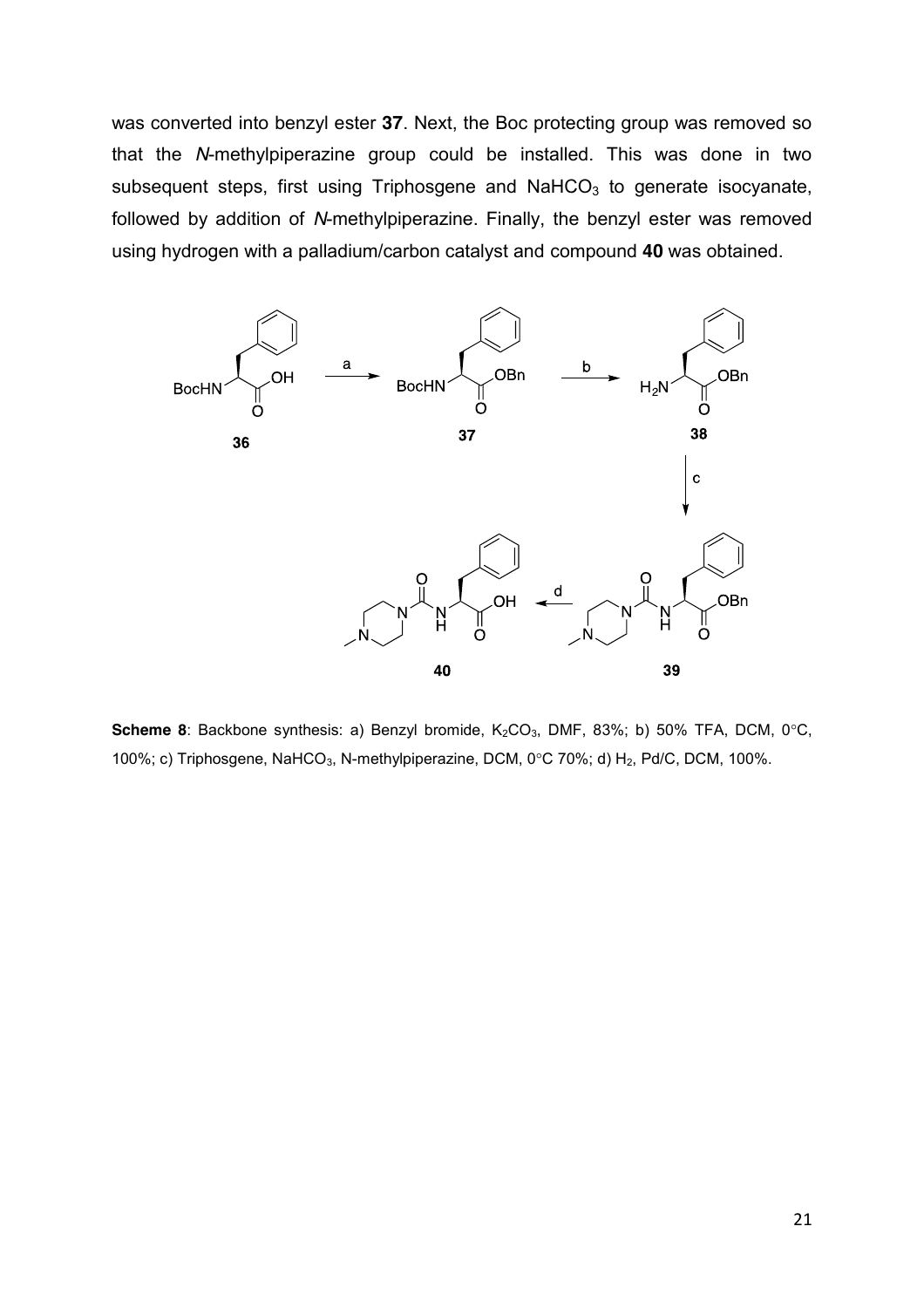## **3 Conclusions and future work:**

To conclude, an efficient and reproducible synthesis towards thiosulfonates for incorporating into cysteine protease inhibitors. In an attempt to improve upon this, work was undertaken to develop a one pot aliphatic thiosulfonate synthesis method which proved unsuccessful. Thus, future work to expand the substrate scope of the aliphatic thiosulfonates will focus on the previously validated step-wise approach.

A new synthesis towards further substituted thiosulfonates, expected to enhance stability and potency of the novel warhead, has been initiated. The key methyl nonnatural amino acid derived building block was isolated. This synthesis will also be applied starting from D-allo-threonine which will reverse the stereochemistry of the key methyl substituent in order to determine if this has any effect on final inhibitors.

Future work will introduce the thiosulfonate moiety into this new building block leading towards a new generation of thiosulfonate cysteine protease inhibitors.

The backbone of these inhibitor constructs has been successfully synthesised and future work will couple this with the new warhead moieties for further testing. This testing will include stability tests to determine the effect of both aliphatic substituents and further substituted methyl warhead on stability. Enzymatic testing will be carried out to correlate these results with the observed potency of the compounds and finally application to parasitic infected models will be performed.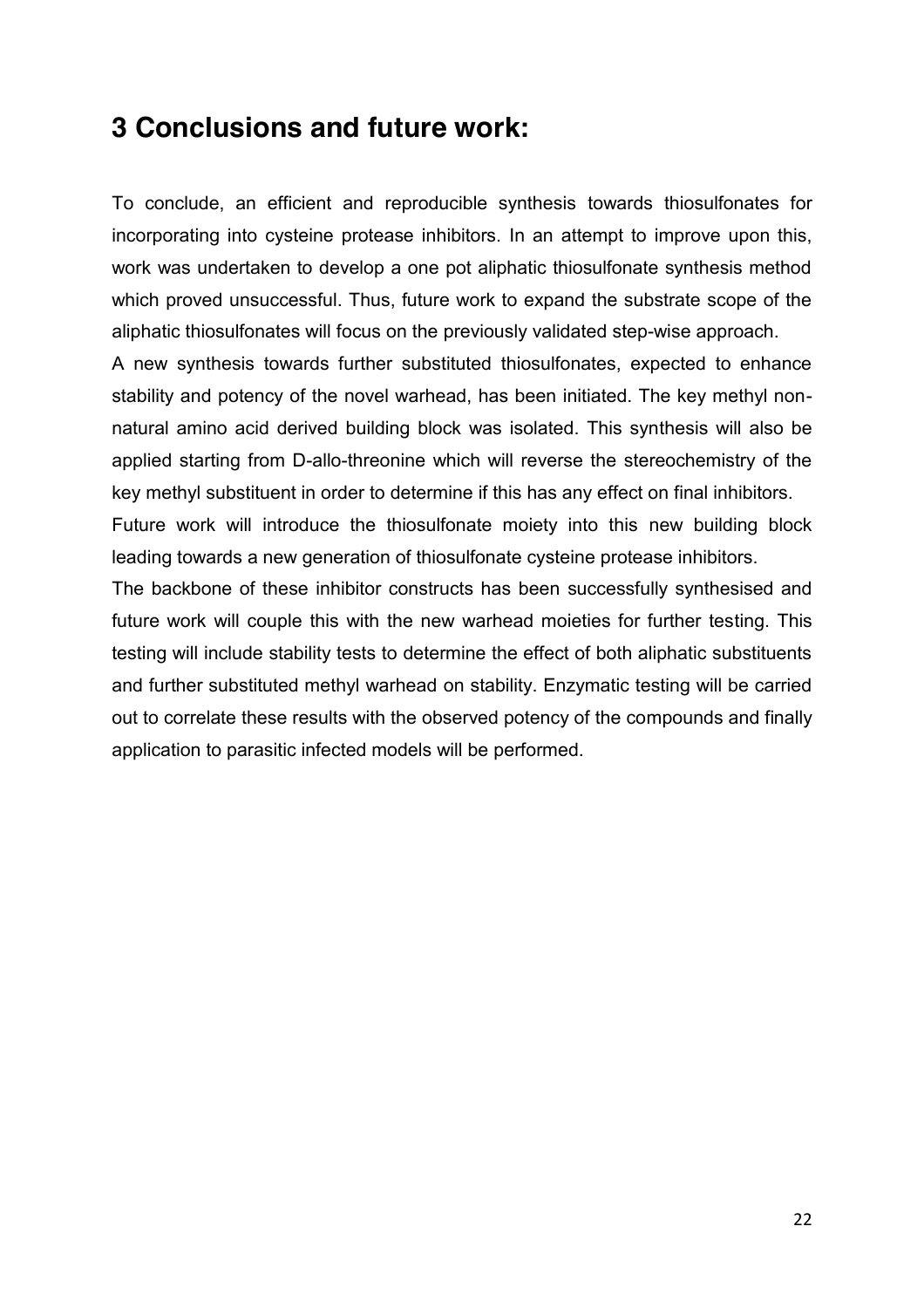## **4 Experimental:**

#### **Materials:**

All reagents and starting materials were obtained from either Sigma-Aldrich® or Fluorochem Ltd. and of the highest available quality, utilized without further purification, unless specified otherwise.

All solvents were obtained from Fisher Scientific. Where necessary (under strict anhydrous conditions) solvents were obtained from a dry, distilled source. All deuterated solvents were obtained from Cambridge Isotope Laboratories, Inc. Solvents were evaporated under reduced pressure at 40°C. Reactions in solution were monitored by LCMS. Liquid chromatography mass spectrometry (LCMS) was carried out on a Thermo Scientific LCQ Fleet quadrupole mass spectrometer with a Dionex Ultimate 3000 LC using a Dr. Maisch Reprosil Gold 120 C18 column (110 Å, 3 μm, 150×4.0 mm). <sup>1</sup>H NMR data was acquired on a Bruker 400 MHz spectrometer in MeOD/CDCl<sub>3</sub> as solvent. Chemical shifts (δ) are reported in parts per million (ppm) relative to the solvent residual signal, MeOD  $(4.87 \text{ ppm})/\text{CDCl}_3(7.26 \text{ ppm})$ . <sup>13</sup>C NMR data was acquired on a Bruker 400 MHz spectrometer at 101 MHz in CDCl3/MeOD as solvent. Chemical shifts (δ) are reported in ppm relative to the solvent residual signal, MeOD (49.00 ppm). All automated column chromatography purifications were conducted with the Biotage® Isolera One® automated chromatograph. Products were purified on Biotage® SNAP Ultra cartridges prepacked with Biotage® HP-sphereTMSpherical silica and the gradient determined by TLC plate Rf value measurement input. UV absorption was detected with Biotage® IsoleraTMSpektra UV detector at both UV1 (254 nm) and UV2 (280 nm) to identify fractions for collection.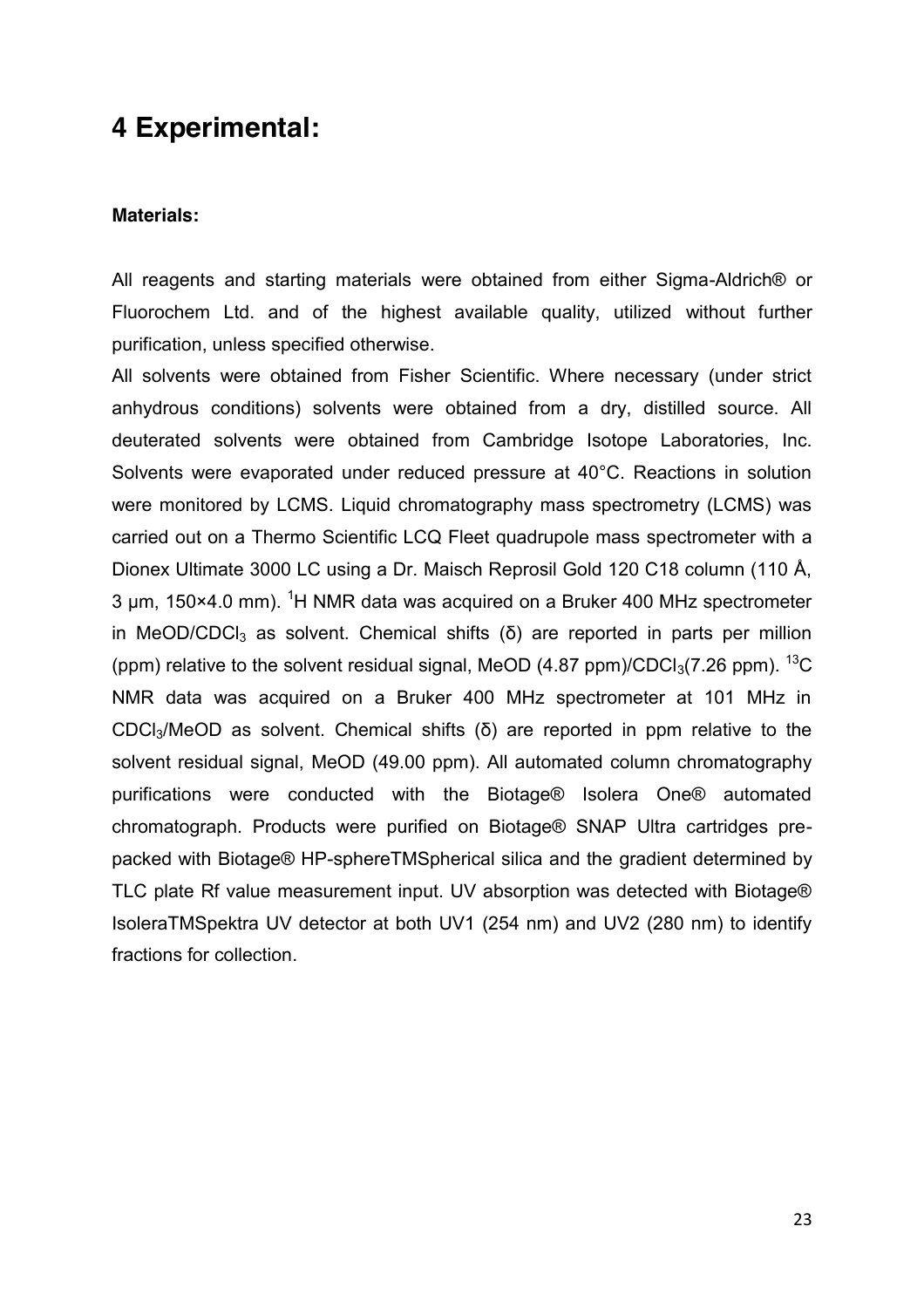

**Boc-homophenylalanine (2)**: Homophenylalanine (25 mmol, 4.48 g, 1 eq) was dissolved in 250 mL THF and Boc<sub>2</sub>O (30 mmol, 6.54 g, 1.2 eq) was added followed by NaOH (25 mmol, 0.99 g, 1 eq).  $H<sub>2</sub>O$  was added to the mixture to aid the solvation of NaOH. The reaction was allowed to stir overnight, and completion was confirmed by TLC (10% EtOAc/ Pet Et). Solution was concentrated in vacuo, taken up in EtOAc, the aqueous layer was acidified to pH 4 using citric acid and washed with EtOAc  $(3x)$ , Brine  $(1x)$  and dried over MgSO<sub>4</sub>. The product was obtained as a colourless oil in a 97% yield. Characterization is in accordance with literature. <sup>22</sup>

1 H NMR (400 MHz, Chloroform-*d*) δ 7.47 – 7.04 (m, 5H), 5.15 (d, *J* = 8.4 Hz, 1H), 4.38 (m, 1H), 2.72 (m, 2H), 2.20 (m, 1H), 2.03 – 1.87 (m, 1H), 1.44 (s, 9H).

<sup>13</sup>C NMR (101 MHz, CDCl<sub>3</sub>) δ 128.48, 128.43, 126.15, 125.81, 60.53, 53.21, 34.13, 31.64, 28.32, 28.23, 27.42.



**Methyl ester (3)** : Compound **2** was dissolved in 250 mL DMF and MeI was added (67 mmol, 4.17 mL, 3 eq) followed by  $K_2CO_3$  (67 mmol, 9.25 g, 3 eq). The reaction was allowed to stir for 5 hours. The solution was then concentrated in vacuo, taken up in EtOAc, the aqueous layer back extracted with EtOAc and the combined organics were washed with  $KHSO<sub>4</sub>$  (3x), water (1x), brine (1x) and dried over MgSO4. The product was obtained as a colourless oil in a 95% yield. Characterization is in accordance with literature.<sup>23</sup>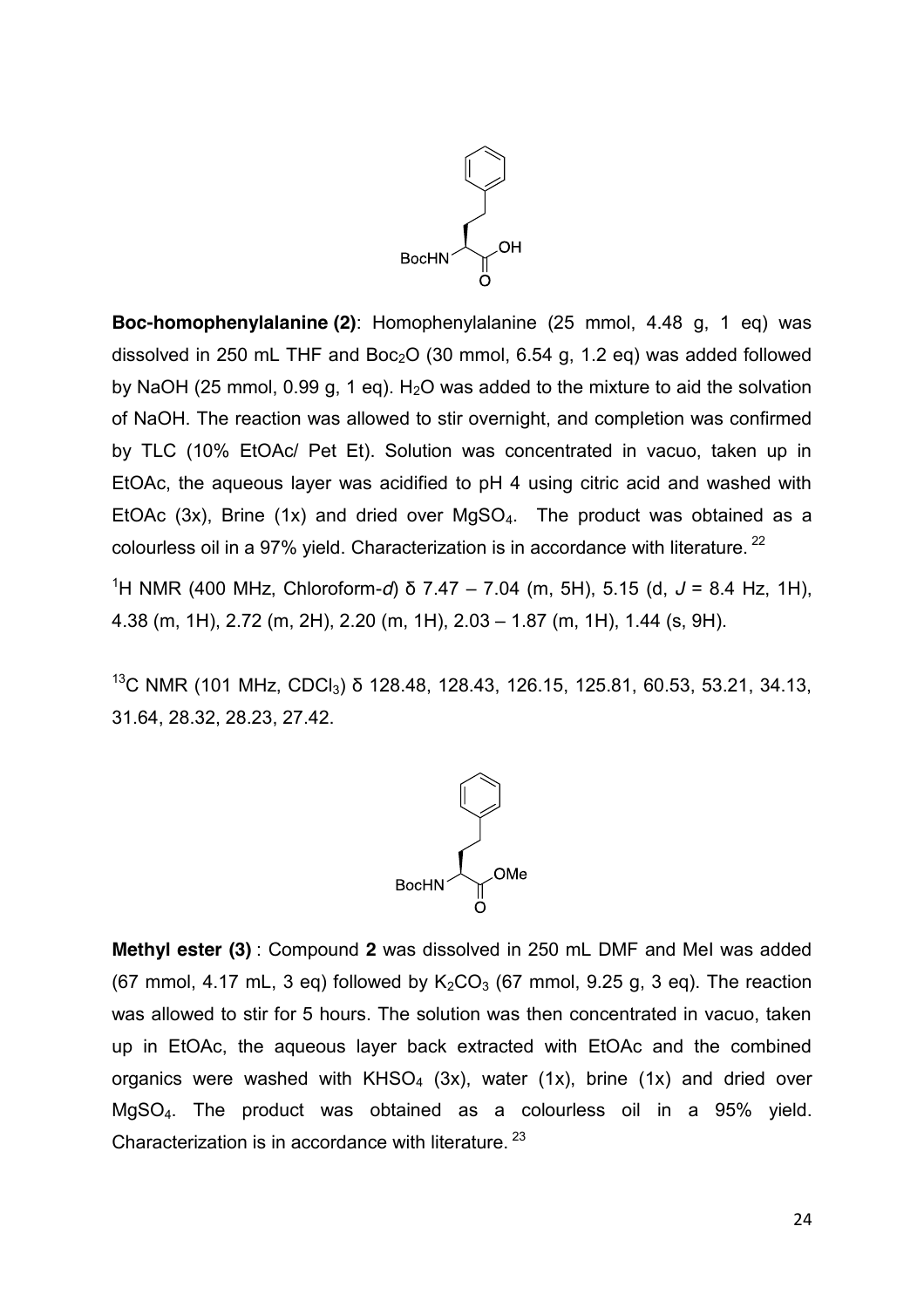1 H NMR (400 MHz, Chloroform-*d*) δ 7.38 – 7.01 (m, 5H), 5.08 (d, *J* = 8.5 Hz, 1H), 4.36 (d, *J* = 7.6 Hz, 1H), 3.71 (s, 3H), 2.67 (t, *J* = 9.4 Hz, 2H), 2.24 – 1.81 (m, 2H), 1.45 (s, 9H).

<sup>13</sup>C NMR (101 MHz, CDCl<sub>3</sub>) δ 129.14, 128.68, 128.47, 128.39, 126.14, 53.25, 52.25, 34.37, 31.64, 28.33, 28.24, 28.04.

LC-MS: RT (min): 6.93 (ESI-MS (m/z): 293.50  $[M+H]$ <sup>+</sup>.

**Alcohol (4)**: Compound **3** was dissolved in 105 mL EtOH and LiCl (65 mmol, 2.80 g, 2.5 eq) was added followed by 75 mL of THF (3 mL/mmol). Finally, NaBH<sub>4</sub> (65 mmol, 2.48 g, 2.5 eq) was added and the reaction was allowed to stir overnight and followed by TLC. The solution was then quenched with  $NH<sub>4</sub>Cl$  and diluted with EtOAc. The aqueous was back extracted with EtOAc (3x), washed with brine (1x) and dried over MgSO4. Product was obtained as a yellow oil in a 70% yield. Characterization is in accordance with literature. <sup>24</sup>

1 H NMR (400 MHz, Chloroform-*d*) δ 7.18–7.30 (5H, m), 4.64 (1H, s), 3.56–3.71 (2H, m), 2.65–2.73 (2H, m), 2.22 (1H, s), 1.74–1.86 (2H, m),1.82 (1H, m), 1.45 (9H, s).

<sup>13</sup>C NMR (101 MHz, CDCl<sub>3</sub>) δ 128.51, 128.48, 128.33, 126.02, 125.91, 66.02, 52.60, 33.28, 32.40, 28.82, 28.39, 28.24.

LC-MS: RT (min): 6.31 (ESI-MS (m/z): 265.67 [M+H]<sup>+</sup>.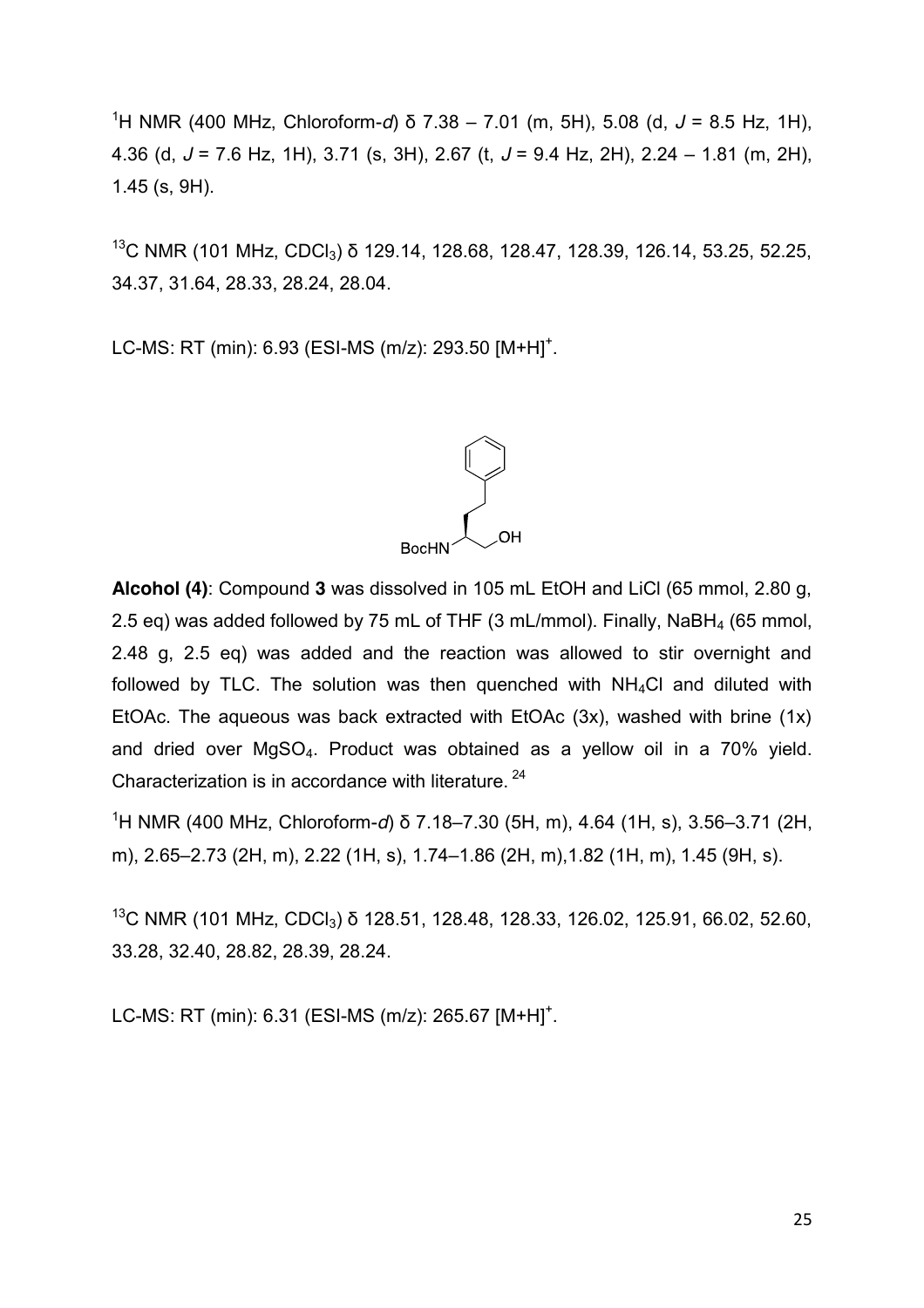

**Mesylate (5):** Alcohol **4** was dissolved in 150 mL DCM and Triethylamine (20 mmol, 2.83 mL, 5 eq) was added dropwise and the reaction was allowed to stir for 15 mins. Methylsulfonate chloride (15 mmol, 0.93 g, 3 eq) was added and the reaction was stirred for 1 hour and followed by TLC (50% EtOAc/Pet Et). Upon completion, the solution was concentrated in vacuo, taken up in EtOAc, washed with  $KHSO<sub>4</sub>$  (3x), the aqueous was back extracted with DCM (3x), combined organics were washed with brine (1x) and dried over  $MgSO<sub>4</sub>$ . The product was obtained as a colorless oil in a 75% yield.

1 H NMR (400 MHz, Chloroform-*d*) δ 7.45 – 6.99 (m, 5H), 4.81 – 4.50 (m, 1H), 4.21 (d, 7.5 Hz, 2H), 3.87 (s, 1H), 3.00 (s, 3H), 2.86 – 2.58 (m, 2H), 1.87 (m, 2H), 1.46 (s, 9H).

<sup>13</sup>C NMR (101 MHz, CDCl<sub>3</sub>) δ 128.57, 128.43, 128.37, 126.22, 126.18, 71.13, 37.34, 33.00, 32.09, 28.48, 28.35, 28.14.



**Thioacetate (6):**  $Cs<sub>2</sub>CO<sub>3</sub>$  (10 mmol, 3 g, 1eq) was dissolved in 100 mL DMF and Thioacetic acid (20 mmol, 1.32 mL, 2eq) was added under  $N_2$  atmosphere and allowed to stir for 10 minutes. Mesylate **5** was dissolved in minimal amount of DMF and added to the mixture. The flask was covered in aluminum foil and the reaction was stirred for 3 hours. Upon completion, the solution was concentrated in vacuo, taken in up EtOAc, washed with water  $(3x)$ , brine  $(1x)$  and dried over MgSO<sub>4</sub>. Purification by column chromatography (0 -> 10% EtOAc/Pet Et) yielded the desired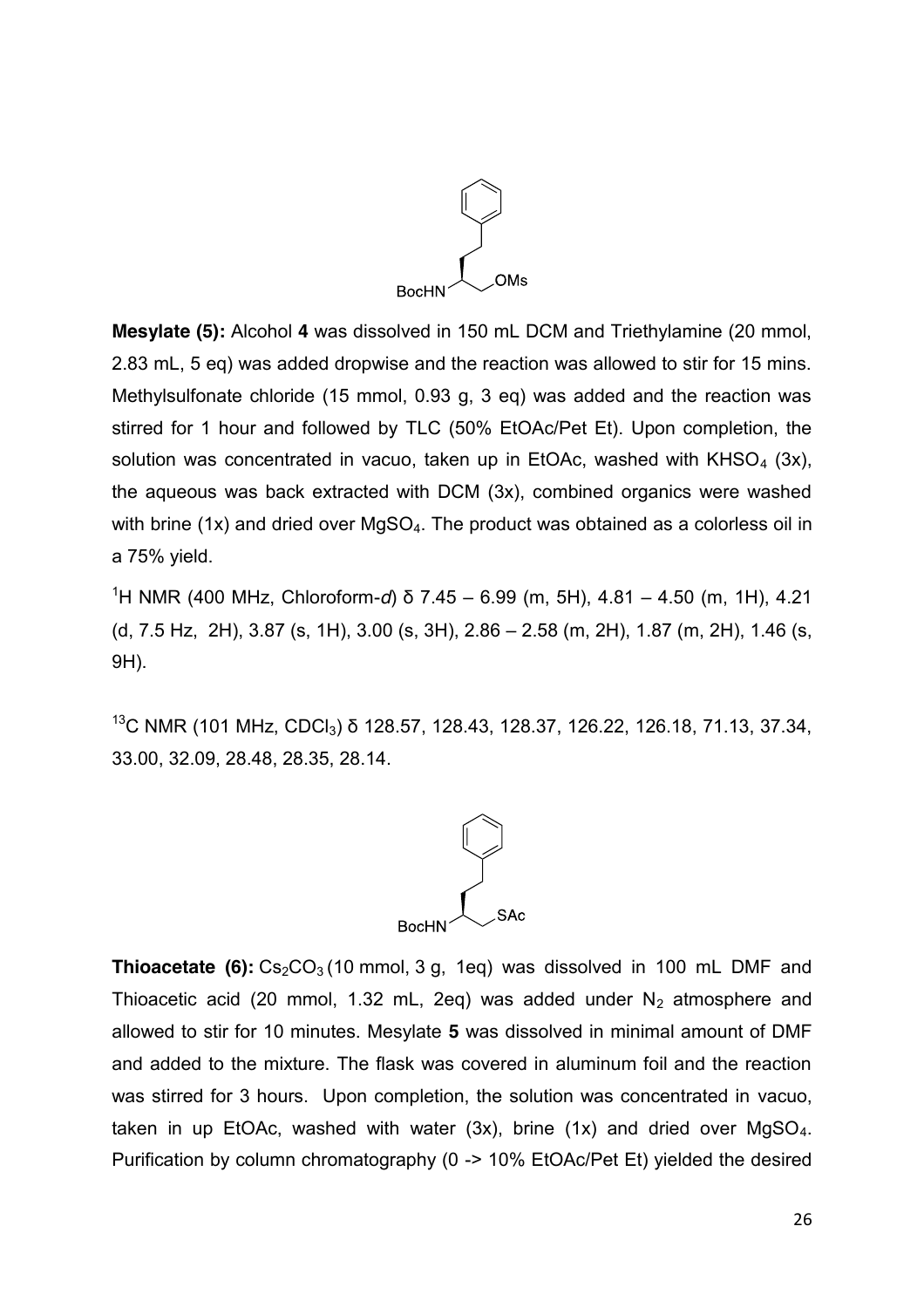product as a dark red oil in a 38% yield. Characterization is in accordance with literature.<sup>25</sup>

1 H NMR (400 MHz, Chloroform-*d*) δ 7.40 – 7.01 (m, 5H), 4.53 (d, 1H), 3.80 (br s, 1H), 3.21–3.01 (m, 2H), 2.75–2.60 (m, 2H), 2.35 (s, 3H), 1.87–1.74 (m, 2H), 1.45 (s, 9H);

<sup>13</sup>C NMR (101 MHz, CDCl<sub>3</sub>) δ 128.44, 128.36, 128.25, 125.98, 125.70, 36.45, 36.19, 33.94, 32.36, 30.58, 28.78, 28.38, 28.00.



**Thiol (7):** Thioacetate **6** was dissolved in dry THF and the solution was cooled down to 0 C. LiAlH4 (1.2 mmol, 1.28 mL, 2 eq) was added dropwise under N2 atmosphere and the reaction was followed by TLC. Upon completion, the solution was quenched with water and the solvent was evaporated to about half the volume. The solution was then diluted in EtOAc, washed with  $KHSO<sub>4</sub>$  (3x), the aqueous was back extracted with EtOAc (2x), the combined organics were washed with brine (1x) and dried over MgSO4. The product was obtained as a brown oil in a 92% yield.

1 H NMR (400 MHz, Chloroform-*d*) δ 7.23 (d, *J* = 26.1 Hz, 0H), 4.67 (d, *J* = 8.6 Hz, 1H), 3.83 (dt, *J* = 32.3 Hz, 1H), 2.71 – 2.54 (m, 2H), 2.89 – 2.67 (m, 2H), 2.09 (s, 1H), 1.96 – 1.68 (m, 2H), 1.46 (s, 9H).

<sup>13</sup>C NMR (101 MHz, CDCl<sub>3</sub>) δ 128.48, 128.43, 128.35, 126.04, 125.97, 51.20, 34.95, 32.39, 29.76, 28.47, 28.40, 28.35.

LC-MS: RT (min): 7.15 (ESI-MS (m/z): 243.00 [M+H]<sup>+</sup>.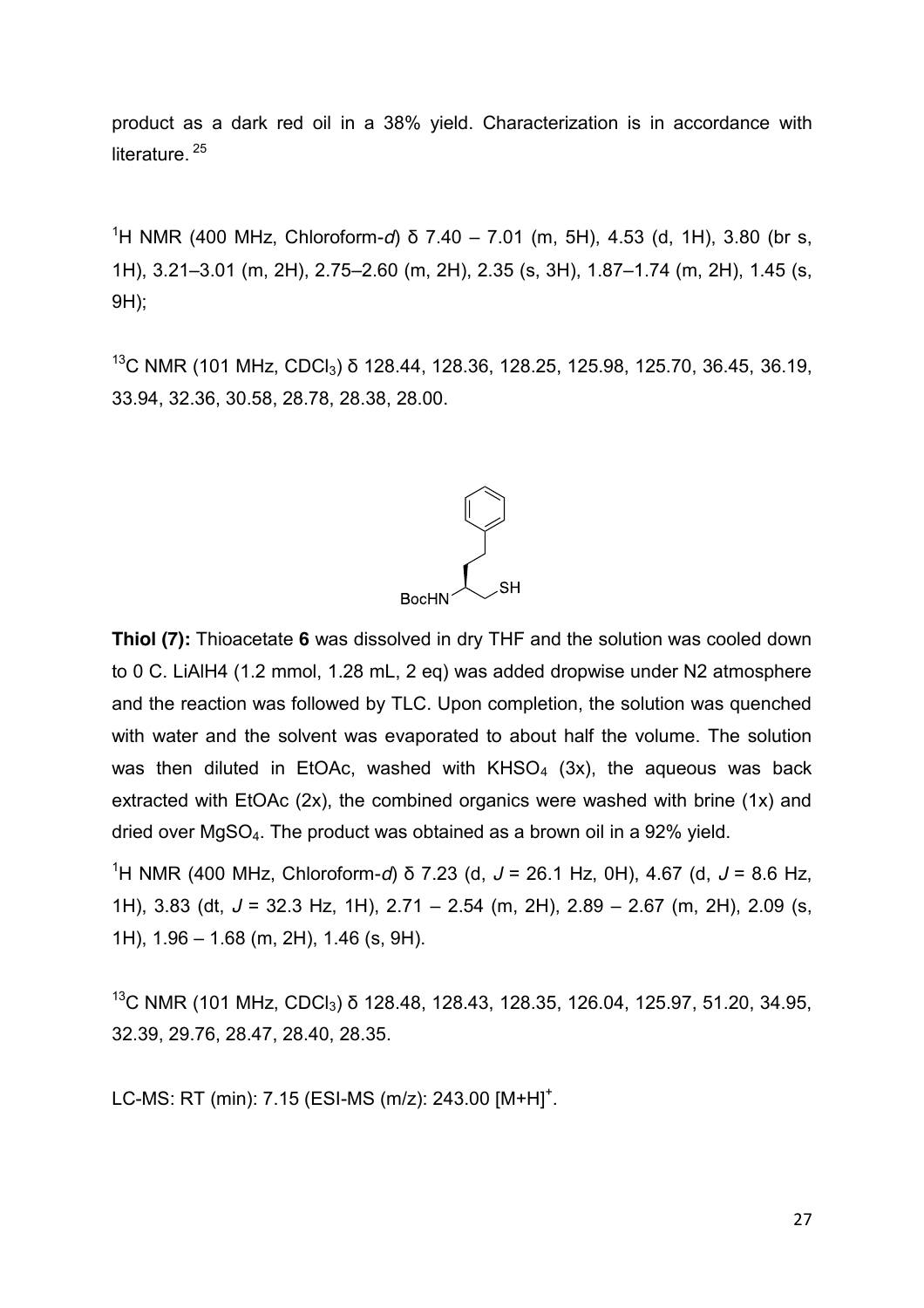

**Cyclohexane warhead (8):** Thiol **7** was dissolved in 15 mL DCM and the solution was cooled to  $0^{\circ}$ C. Cyclohexane sulfonyl bromide was added dropwise and the solution was removed from ice and allowed to stir at room temperature for 30 minutes. Reaction was followed via TLC (30% EtOAc/Pet Et). Upon completion, the solution was washed 3x KHSO4, the organic layers were collected, dried over MgSO4 and concentrated in vacuo. The product was obtained as a yellow oil in a 20% yield.

1 H NMR (400 MHz, Chloroform-*d*) δ 7.31 – 7.25 (m, 2H), 7.22 – 7.15 (m, 3H), 4.68 (d, *J* = 8.8 Hz, 1H), 3.90 – 3.82 (m, 1H), 3.39 (dd, *J* = 13.4, 4.1 Hz, 1H), 3.18 (dd, *J* = 13.8, 7.0 Hz, 1H), 3.17 – 3.11 (m, 1H), 2.68 (dtd, *J* = 16.2, 13.9, 7.4 Hz, 2H), 2.31 – 2.22 (m, 2H), 1.91 (ddt, *J* = 11.5, 4.7, 2.2 Hz, 2H), 1.87 – 1.76 (m, 2H), 1.75 – 1.67 (m, 1H), 1.63 – 1.49 (m, 2H), 1.46 (s, 9H), 1.37 – 1.26 (m, 2H), 1.26 – 1.15 (m, 1H).

<sup>13</sup>C NMR (101 MHz, CDCl<sub>3</sub>) δ 155.36, 140.96, 128.53, 128.38, 126.14, 79.76, 71.37, 50.06, 41.17, 35.88, 32.26, 28.38, 26.36, 26.21, 25.17, 25.11, 25.04.

LC-MS: RT (min): 5.64 (ESI-MS (m/z): 428.61 [M+H]<sup>+</sup>.



**Thr-OMe (25) :** D-Threonine (25 mmol, 2.97 g, 1 eq) was dissolved in 150 mL MeOH and the solution was cooled to 0 C. Thionyl Chloride (100 mmol, 7.26 mL, 4 eq) was added dropwise and the reaction was allowed to stir for 1 hour at 0 C and overnight at 70ºC under reflux. Upon completion, the solution was concentrated in vacuo and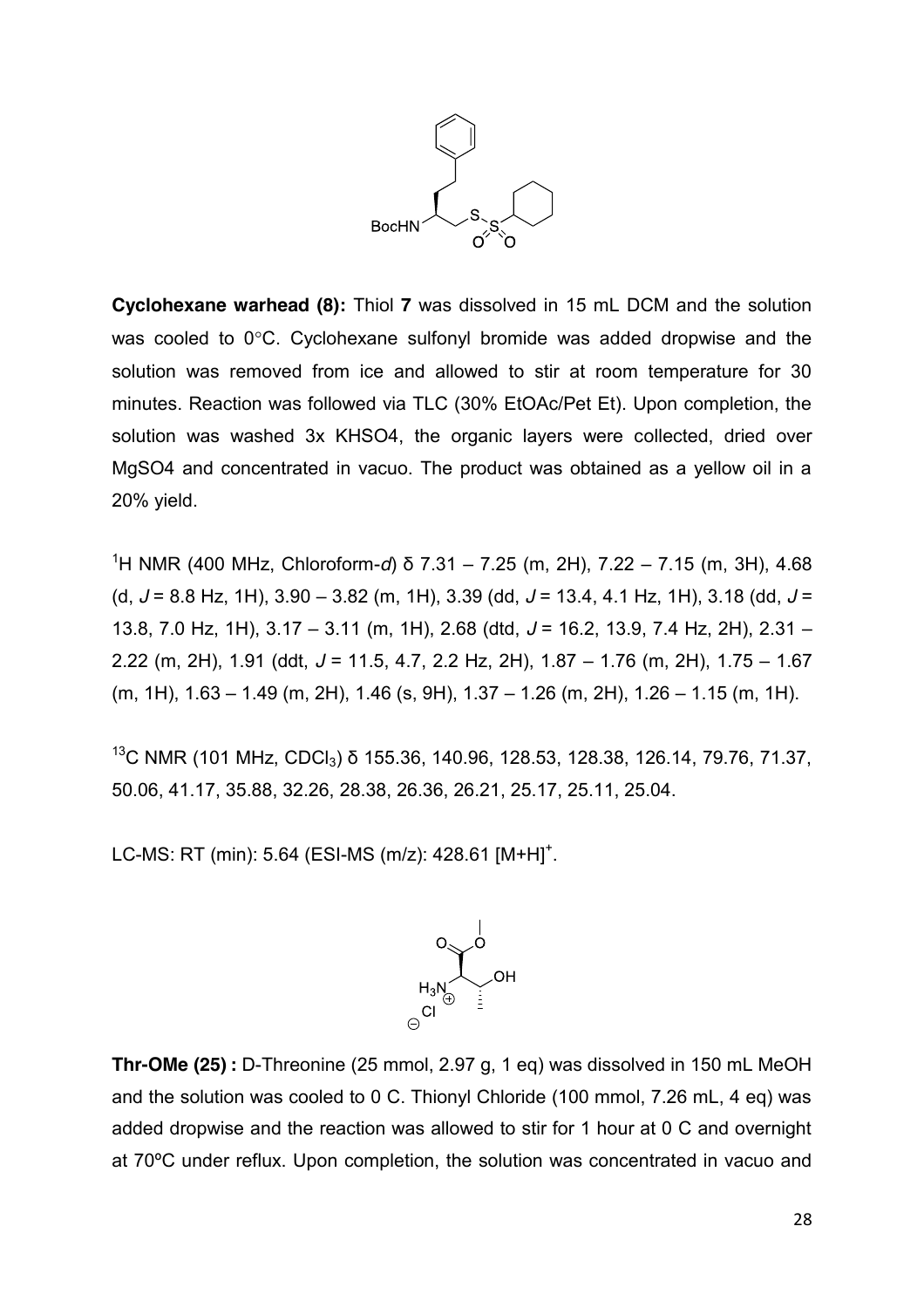the methylated product was obtained in a 95% yield. Characterization is in accordance with literature. <sup>26</sup>

1 H NMR (400 MHz, Methanol-*d*4) δ 4.30 (dd, *J* = 6.6, 4.2 Hz, 1H), 3.97 (d, *J* = 4.1 Hz, 1H), 3.87 (s, 3H), 1.35 (d, *J* = 6.6 Hz, 3H).

 $13$ C NMR (101 MHz, MeOD) δ 64.98, 58.43, 52.33, 19.14.

 $[\alpha]_{D} = +5.76^{\circ}$ 

IR: 2839, 1743, 1583, 1504 cm<sup>-1</sup>.



**Boc-Thr-OMe (26) :** Compound **25** was dissolved in 250 mL THF and Boc2O (36 mmol, 7.85 g, 1.2 eq) was added followed by the dropwise addition of DiPEA (90 mmol, 15.6 mL, 3 eq). The mixture was stirred overnight at room temperature and followed by TLC (15% EtOAc/ Pet Et). Upon completion, the solution was acidified to pH 3 using KHSO4, washed with EtOAc (3x) and dried over MgSO4. Product was obtained as a colorless oil in an 85% yield. Characterization is in accordance with literature.<sup>27</sup>

1 H NMR (400 MHz, Chloroform-*d*) δ 5.47 (d, *J* = 9.2 Hz, 1H), 4.31 (q, *J* = 6.6 Hz, 2H), 3.77 (s, 3H), 2.88 (d, *J* = 5.4 Hz, 1H), 1.46 (s, 9H), 1.25 (d, *J* = 6.4 Hz, 3H).

<sup>13</sup>C NMR (101 MHz, CDCl<sub>3</sub>) δ 67.90, 58.80, 52.37, 28.24, 27.79, 27.34, 19.85.

LC-MS: RT (min): 5.22 (ESI-MS (m/z): 233.58 [M+H]<sup>+</sup>.

 $[\alpha]_{D}$  = + 29.22<sup>o</sup>

IR: 3425, 2979, 1747, 1693, 1504 cm<sup>-1</sup>.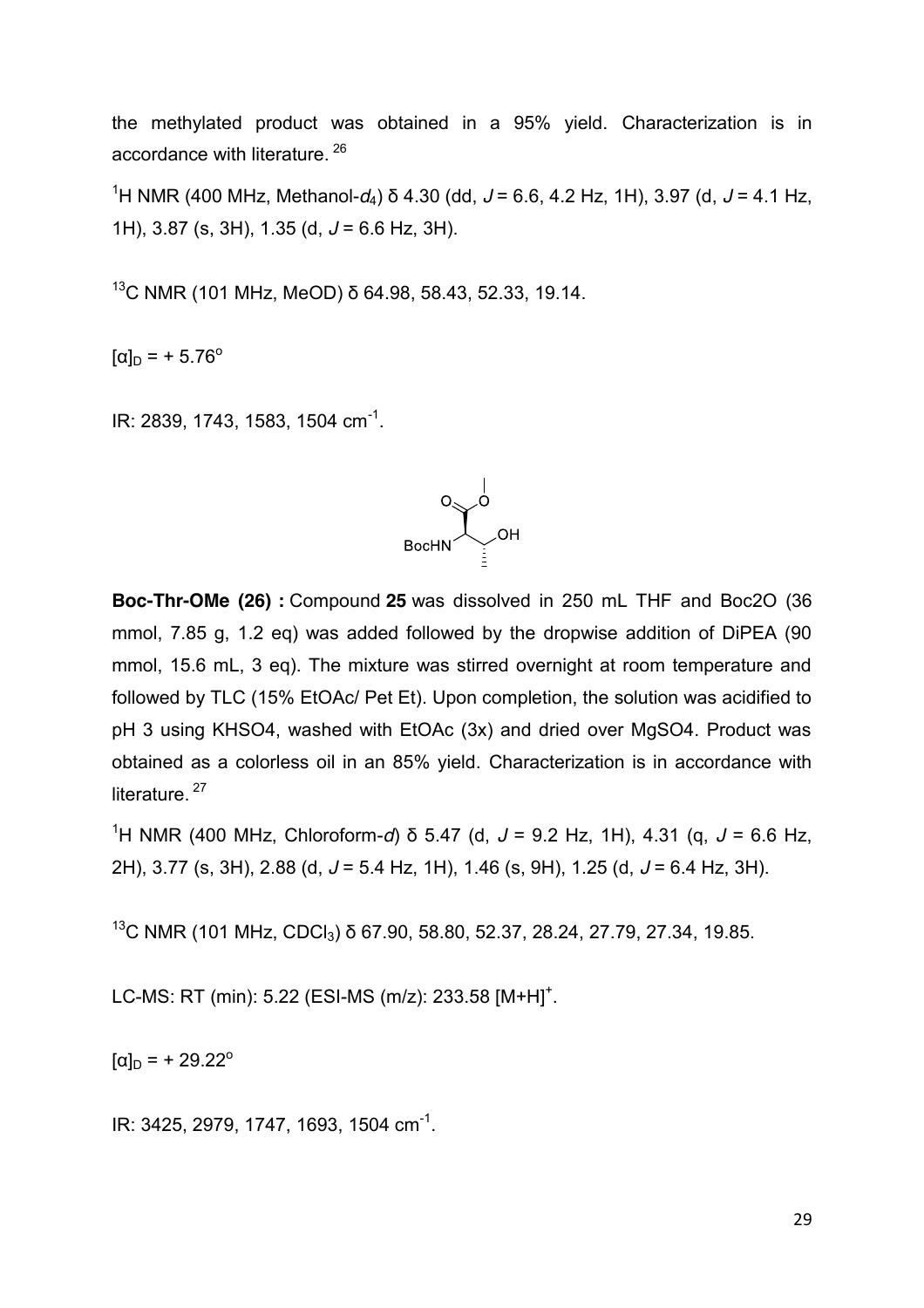

**Boc-Thr-OTBDMS (27) :** Compound **26** was dissolved in 150 mL of DMF and Imidazole (87.6 mmol, 6.02 g, 3 eq) was added followed by [tert-Butyldimethylsilyl](https://www.sigmaaldrich.com/catalog/product/aldrich/190500?lang=en®ion=US)  [chloride](https://www.sigmaaldrich.com/catalog/product/aldrich/190500?lang=en®ion=US) (35 mmol, 5.27 g, 1.2 eq). The reaction was allowed to stir for 1.5 hours and was followed by TLC (10% EtOAc/Pet Et). Upon completion, the mixture was washed with diethyl ether (3x), brine (1x) and dried over MgSO4. Purification by column chromatography (0 -> 5% EtOAc/Pet Et) yielded compound **18** in a 25% yield.

1 H NMR (400 MHz, Methanol-*d*4) δ 4.35 (dd, *J* = 6.3, 2.5 Hz, 1H), 4.07 (d, *J* = 2.4 Hz, 1H), 3.65 (s, 3H), 1.39 (s, 9H), 1.12 (d, *J* = 6.3 Hz, 3H), 0.79 (s, 9H), 0.02 (s, 3H), - 0.05 (s, 3H).

<sup>13</sup>C NMR (101 MHz, MeOD) δ 68.74, 59.47, 51.35, 27.69, 27.56, 27.31, 25.25, 24.88, 24.85, 19.77, -5.54, -6.41.

LC-MS: RT (min): 8.09 (ESI-MS (m/z): 347.58 [M+H]<sup>+</sup>.

 $[\alpha]_D = +3.34^\circ$ 

IR: 2929, 2856, 1754, 1716, 1495, 1391.



**Alcohol (28)** : Compound **27** was dissolved in dry tetrahydrofuran (THF) and the solution was cooled down to -78 C using dry ice/acetone. Lithium aluminium hydride (LiAlH<sub>4</sub> 1.0M in THF) was added dropwise under  $N_2$  atmosphere and the solution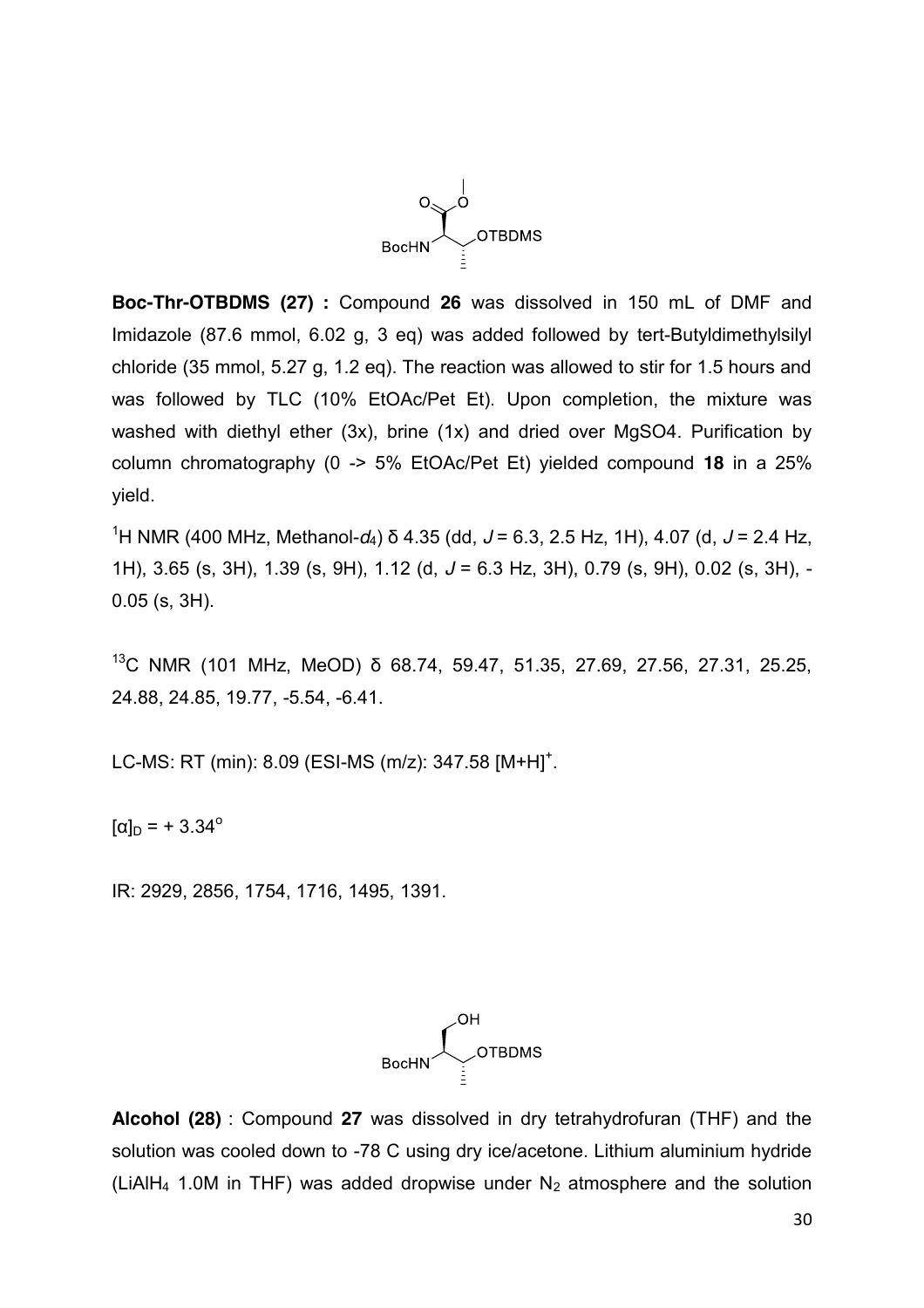was allowed to stir for 1 hour and was followed by TLC (20% EtOAc/ Pet Et). Reaction completion was confirmed by LCMS and the product was obtained as a colourless oil in quantitative yield.

1 H NMR (400 MHz, Methanol-*d*4) δ 4.11 – 3.99 (m, 1H), 3.97 – 3.85 (m, 1H), 3.53 – 3.44 (m, 2H), 1.40 (s, 9H), 1.09 (d, *J* = 8.3 Hz, 3H), 0.90 – 0.83 (m, 1H), 0.05 (s, 3H), 0.03 (s, 3H).

<sup>13</sup>C NMR (101 MHz, MeOD) δ 65.81, 61.68, 56.92, 27.85, 27.44, 27.23, 25.13, 25.06, 24.91, 18.98, -4.86, -6.03.

LC-MS: RT (min): 7.67 (ESI-MS (m/z): 319.67 [M+H]<sup>+</sup>.



**Alkene (30):** Oxalyl Chloride (2.5 eq, 3.75 mmol) was dissolved in 25 mL dry DCM, cooled down to -78ºC and dry DMSO (5 eq, 7.5 mmol) was added dropwise. The solution was allowed to stir for 30 minutes, after which alcohol 19 (1 eq, 1.5 mmol) was added dropwise and allowed to stir for 45 minutes before adding  $NEt<sub>3</sub>$ . The reaction was followed by TLC (20% EtOAc) and LCMS. Upon completion, the solution was diluted with DCM, washed with 1M HCl (1x), NaHCO<sub>3</sub> (1x), H<sub>2</sub>O (1x) and dried over MgSO4. The aldehyde was concentrated in vacuo and used directly for the Wittig reaction. The triphenylphosphine ylide was dissolved in dry THF, cooled to 0ºC, NaH (60% mineral oil, 1.2 eq, 5.1 mmol) was added and stirred for 1 hour. The freshly made aldehyde was dissolved in THF and added dropwise to the solution. Reaction was followed via TLC (20% EtOAc) and LCMS. Upon completion, the product was washed with 1M HCl  $(1x)$ , Brine  $(1x)$ , dried over MgSO<sub>4</sub>. The product was obtained as a dark orange solid.

LC-MS: RT (min): 8.10 (ESI-MS (m/z): 392.63 [M+H]<sup>+</sup>.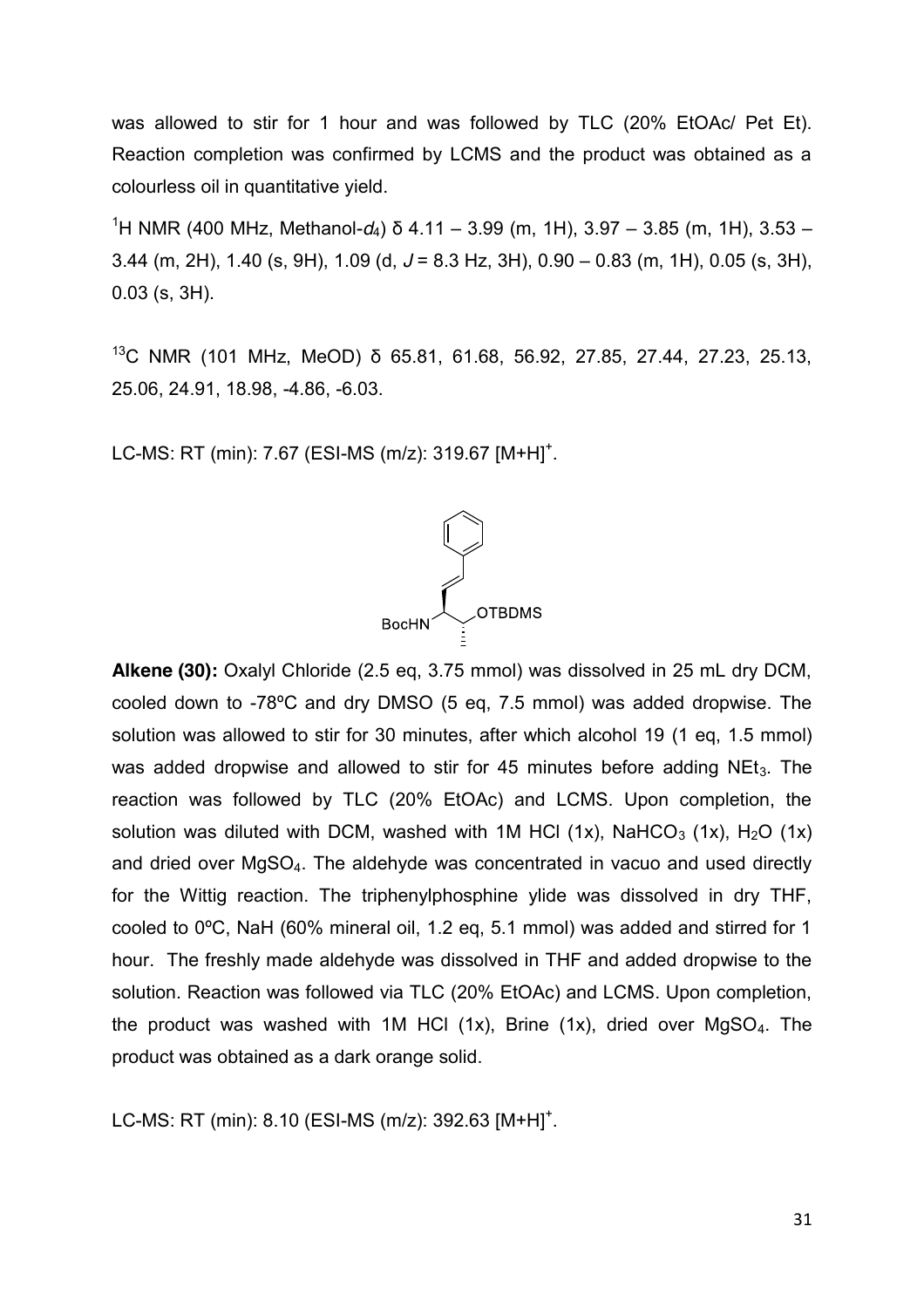

**Boc-Phe-OBn (37)** : Boc protected amino acid 36 was dissolved 250 mL DMF and Benzyl bromide (24 mmol, 2.85 mL, 1.5 eq) was added, followed by  $K_2CO_3$  (64 mmol, 8.84 g, 4 eq) and allowed to stir overnight. The reaction was followed by TLC (15% EtOAc/Pet Et) and concentrated in vacuo, taken up in EtOAc, washed with water (2x), back extracted with EtOAc and dried over MgSO4. Product was obtained as colourless oil in an 83% yield. Characterization is in accordance with literature. <sup>28</sup>

1 H NMR (400 MHz, Chloroform-*d*) δ 7.42 – 7.19 (m, 10H), 5.16 – 5.07 (m, 2H), 4.98 (d, *J* = 8.5 Hz, 1H), 4.67 – 4.54 (m, 1H), 3.07 (m, 2H), 1.41 (s, 9H).

<sup>13</sup>C NMR (101 MHz, CDCl<sub>3</sub>) δ 129.52, 129.48, 129.41, 129.36, 128.66, 128.59, 128.27, 127.63, 126.98, 126.29, 67.11, 54.46, 38.28, 28.62, 28.31, 28.25.



**MPip-Phe-OBn (39):** Compound **38** was dissolved in 100 mL DCM and 100 mL NaHCO3 were added followed by Triphosgene (6.64 mmol, 2.10 mL, 0.5 eq). The reaction was allowed to stir for 1 hour and was followed by TLC (20% EtOAc/Pet Et). 1-Methylpiperazine was added dropwise and the solution was allowed to stir overnight. Once the reaction was completed, the aqueous layer was back extracted with DCM and the combined organics were washed with Brine (1x) and dried over MgSO4. Purification by column chromatography (0 -> 5% MeOH/DCM) yielded the product as a yellow oil in a 70% yield. Characterization is in accordance with literature.<sup>29</sup>

1 H NMR (400 MHz, Chloroform-*d*) δ 7.57 – 6.82 (m, 10H), 5.23 – 5.05 (m, 2H), 4.85 (s, 2H), 3.36 (d, *J* = 5.1 Hz, 4H),3.10 (m,2H) 2.38 (d, *J* = 5.2 Hz, 4H), 2.31 (s, 3H).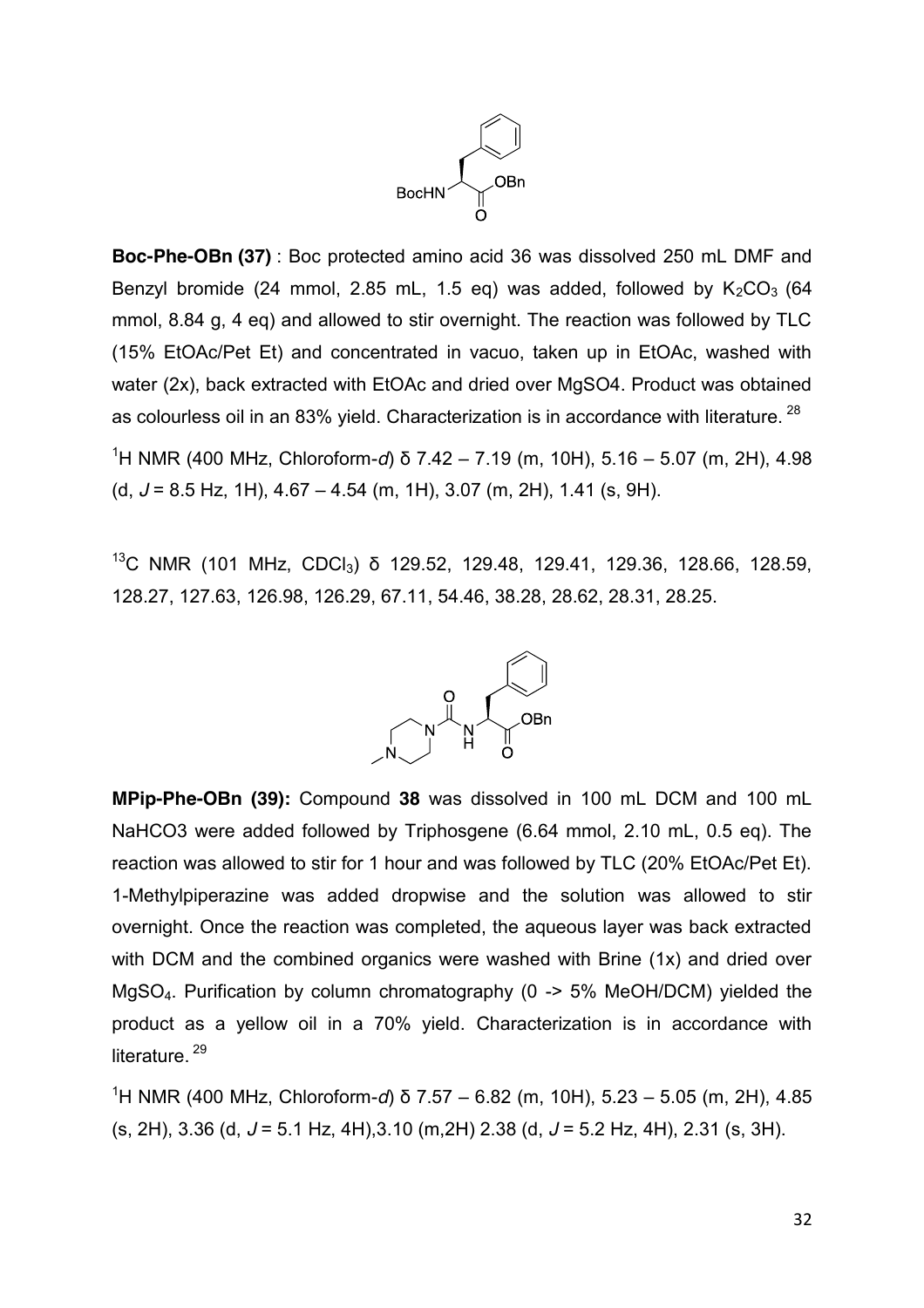LC-MS: RT (min): 5.39 (ESI-MS (m/z): 381.92  $[M+H]$ <sup>+</sup>.



**MPip-Phe-OH (40) :** Compound **39** was dissolved in EtOH/AcOH (1%) and Pd/C was added under a  $H_2$  atmosphere. The reaction was allowed to stir for 3 hours and the product was obtained in a quantitive yield. Characterization is in accordance with literature.<sup>30</sup>

1 H NMR (400 MHz, Chloroform-*d*) δ 7.34 – 7.11 (m, 5H), 4.56 (m, 1H), 3.74 – 3.36 (m, 4H), 3.09 (d, *J* = 7.4 Hz, 2H), 2.73 (s, 4H), 2.51 (s, 3H).

<sup>13</sup>C NMR (101 MHz, CDCl<sub>3</sub>) δ 129.63, 128.13, 127.11, 126.48, 126.43, 55.74, 55.23, 53.20, 44.86, 44.06, 8.59.

LC-MS: RT (min): 4.39 (ESI-MS (m/z): 291.83 [M+H]<sup>+</sup>.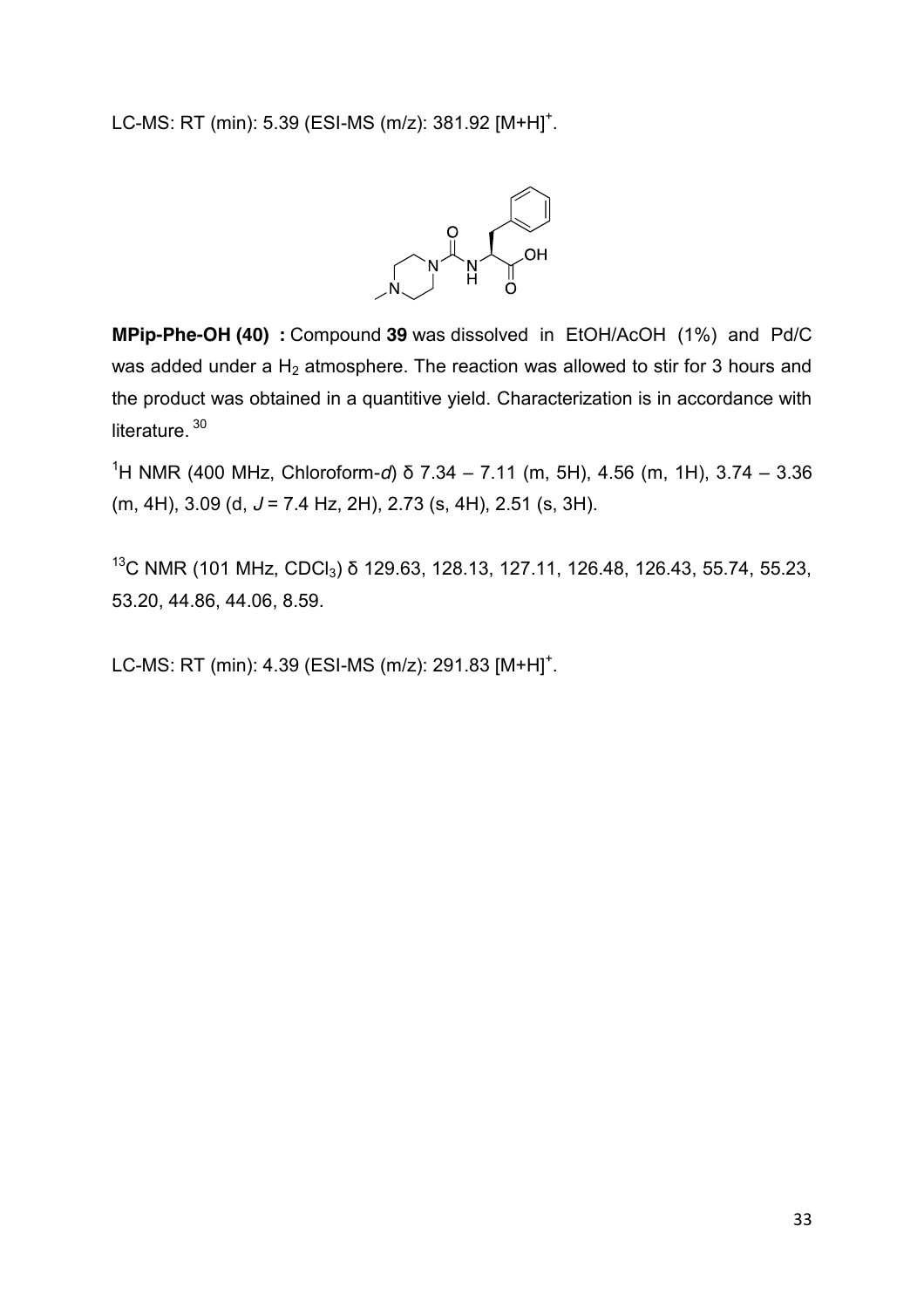#### **References:**

- 1) Otto, H.-H.; Schirmeister, T. Cysteine Proteases and Their Inhibitors. *Chem. Rev.* **1997**, *97* (1), 133–172.
- 2) Abdulla, M.-H.; Lim, K.-C.; Sajid, M.; McKerrow, J. H.; Caffrey, C. R. Schistosomiasis Mansoni: Novel Chemotherapy Using a Cysteine Protease Inhibitor. *PLoS Med.* **2007**, *4* (1), e14.
- 3) Kerr, I. D.; Lee, J. H.; Farady, C. J.; Marion, R.; Rickert, M.; Sajid, M.; Pandey, K. C.; Caffrey, C. R.; Legac, J.; Hansell, E.; et al. Vinyl Sulfones as Antiparasitic Agents and a Structural Basis for Drug Design. *J. Biol. Chem.* **2009**, *284* (38), 25697–25703.
- 4) Turk, V.; Stoka, V.; Vasiljeva, O.; Renko, M.; Sun, T.; Turk, B.; Turk, D. Cysteine Cathepsins: From Structure, Function and Regulation to New Frontiers. *Biochim. Biophys. Acta - Proteins Proteomics* **2012**, *1824* (1), 68– 88.
- 5) I. Schechter, A. Berger, On the size ofthe active site in proteases. I. Papain, Biochem. Biophys. Res. Commun. 27 (1967) 157–162.
- 6) Chen, Y. T.; Brinen, L. S.; Kerr, I. D.; Hansell, E.; Doyle, P. S.; McKerrow, J. H.; Roush, W. R. In Vitro and in Vivo Studies of the Trypanocidal Properties of WRR-483 against Trypanosoma Cruzi. *PLoS Negl. Trop. Dis.* **2010**, *4* (9).
- 7) Fabien Lecaille, †; Jadwiga Kaleta, ‡ and; Dieter Brömme\*, †. Human and Parasitic Papain-Like Cysteine Proteases: Their Role in Physiology and Pathology and Recent Developments in Inhibitor Design. **2002**.
- 8) Kirschke, H. Cathepsin L. *Handb. Proteolytic Enzym.* **2013**, *2*, 1808–1817.
- 9) Olson, O. C.; Joyce, J. A. Cysteine Cathepsin Proteases: Regulators of Cancer Progression and Therapeutic Response. *Nat. Rev. Cancer* **2015**, *15* (12), 712–729.
- 10)Palermo, C.; Joyce, J. A. Cysteine Cathepsin Proteases as Pharmacological Targets in Cancer. *Trends Pharmacol. Sci.* **2008**, *29* (1), 22–28.
- 11)Joyce, J. A.; Baruch, A.; Chehade, K.; Meyer-Morse, N.; Giraudo, E.; Tsai, F. Y.; Greenbaum, D. C.; Hager, J. H.; Bogyo, M.; Hanahan, D. Cathepsin Cysteine Proteases Are Effectors of Invasive Growth and Angiogenesis during Multistage Tumorigenesis. *Cancer Cell* **2004**, *5* (5), 443–453.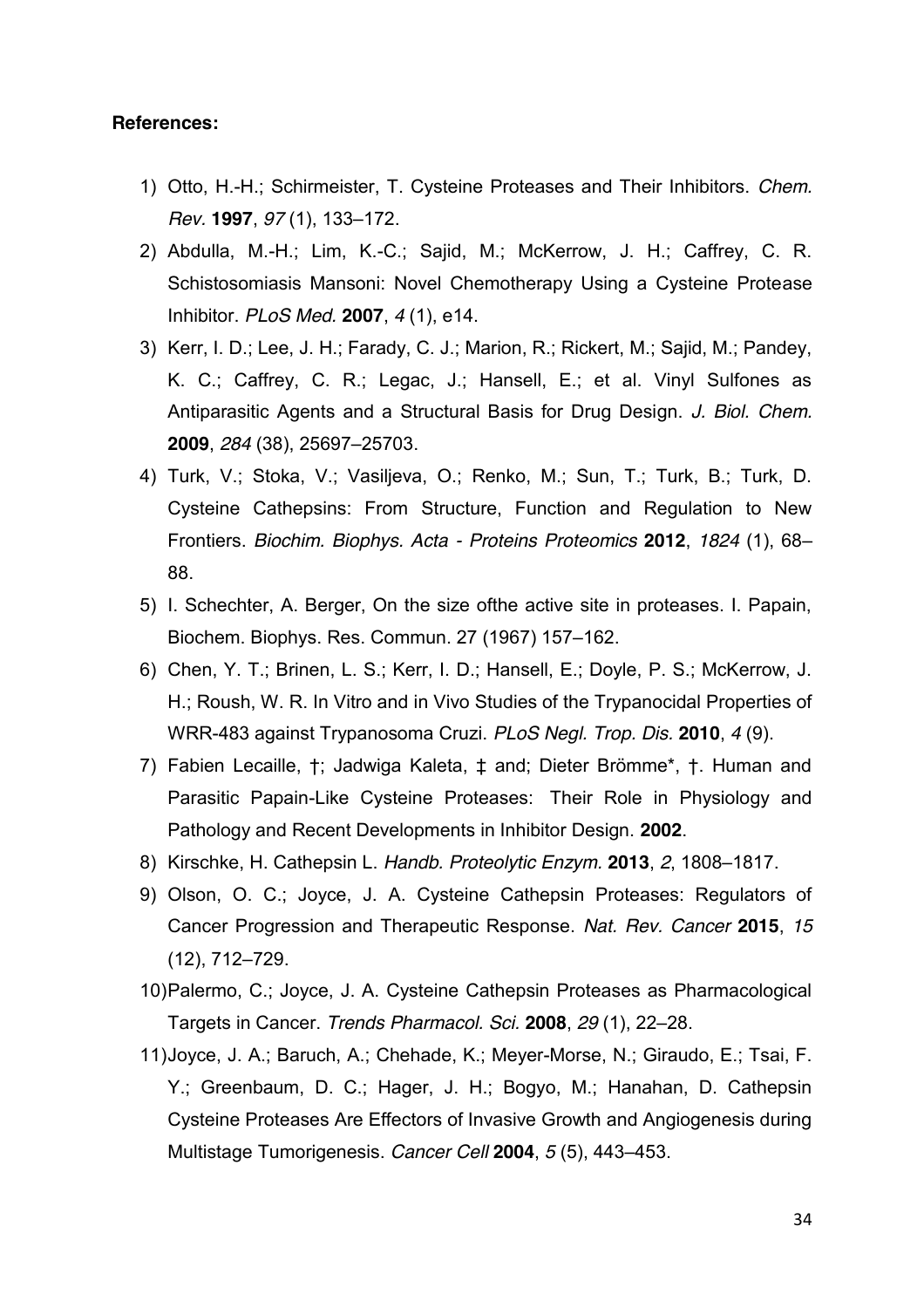- 12)Beaulieu, C.; Isabel, E.; Fortier, A.; Massé, F.; Mellon, C.; Méthot, N.; Ndao, M.; Nicoll-Griffith, D.; Lee, D.; Park, H.; et al. Identification of Potent and Reversible Cruzipain Inhibitors for the Treatment of Chagas Disease. *Bioorganic Med. Chem. Lett.* **2010**, *20* (24), 7444–7449.
- 13)Martinez-Mayorga, K.; Byler, K. G.; Ramirez-Hernandez, A. I.; Terrazas-Alvares, D. E. Cruzain Inhibitors: Efforts Made, Current Leads and a Structural Outlook of New Hits. *Drug Discov. Today* **2015**, *20* (7), 890–898.
- 14)Ndao, M.; Beaulieu, C.; Black, W. C.; Isabel, E.; Vasquez-Camargo, F.; Nath-Chowdhury, M.; Massé, F.; Mellon, C.; Methot, N.; Nicoll-Griffith, D. A. Reversible Cysteine Protease Inhibitors Show Promise for a Chagas Disease Cure. *Antimicrob. Agents Chemother.* **2014**, *58* (2), 1167–1178.
- 15)Powers, J. C.; Asgian, J. L.; Ekici, Ö. D.; James, K. E. Irreversible Inhibitors of Serine, Cysteine, and Threonine Proteases. *Chem. Rev.* **2002**, *102* (12), 4639–4750.
- 16)Chen, Y. T.; Lira, R.; Hansell, E.; McKerrow, J. H.; Roush, W. R. Synthesis of Macrocyclic Trypanosomal Cysteine Protease Inhibitors. *Bioorg. Med. Chem. Lett.* **2008**, *18* (22), 5860–5863.
- 17)Meara, J. P.; Rich, D. H. Mechanistic Studies on the Inactivation of Papain by Epoxysuccinyl Inhibitors. *J. Med. Chem.* **1996**, *39* (17), 3357–3366.
- 18)Reddy, B. S.; Kawamori, T.; Lubet, R.; Steele, V.; Kelloff, G.; Rao, C. V. Chemopreventive Effect of S-Methylmethane Thiosulfonate and Sulindac Administered Together during the Promotion/Progression Stages of Colon Carcinogenesis. *Carcinogenesis* **1999**, *20* (8), 1645–1648.
- 19)Nakamura, Y. K.; Matsuo, T.; Shimoi, K.; Nakamura, Y.; Tomita, I. *S* -Methyl Methanethiosulfonate, Bio-Antimutagen in Homogenates of *Cruciferae* and *Liliaceae* Vegetables. *Biosci. Biotechnol. Biochem.* **1996**, *60* (9), 1439–1443.
- 20)Madabhushi, S.; Jillella, R.; Sriramoju, V.; Singh, R. Oxyhalogenation of Thiols and Disulfides into Sulfonyl Chlorides/Bromides Using Oxone-KX (X = Cl or Br) in Water. *Green Chem.* **2014**, *16* (6), 3125–3131.
- 21)Silva-Cuevas, C., Perez-Arrieta, C., Polindara-García, L. A. & Lujan-Montelongo, J. A. Sulfonyl halide synthesis by thiol oxyhalogenation using NBS/NCS – iPrOH. *Tetrahedron Lett.* **58,** 2244–2247 (2017).
- 22)Schirmeister, T. *et al.* Quantum Chemical-Based Protocol for the Rational Design of Covalent Inhibitors. *J. Am. Chem. Soc.* **138,** 8332–8335 (2016).